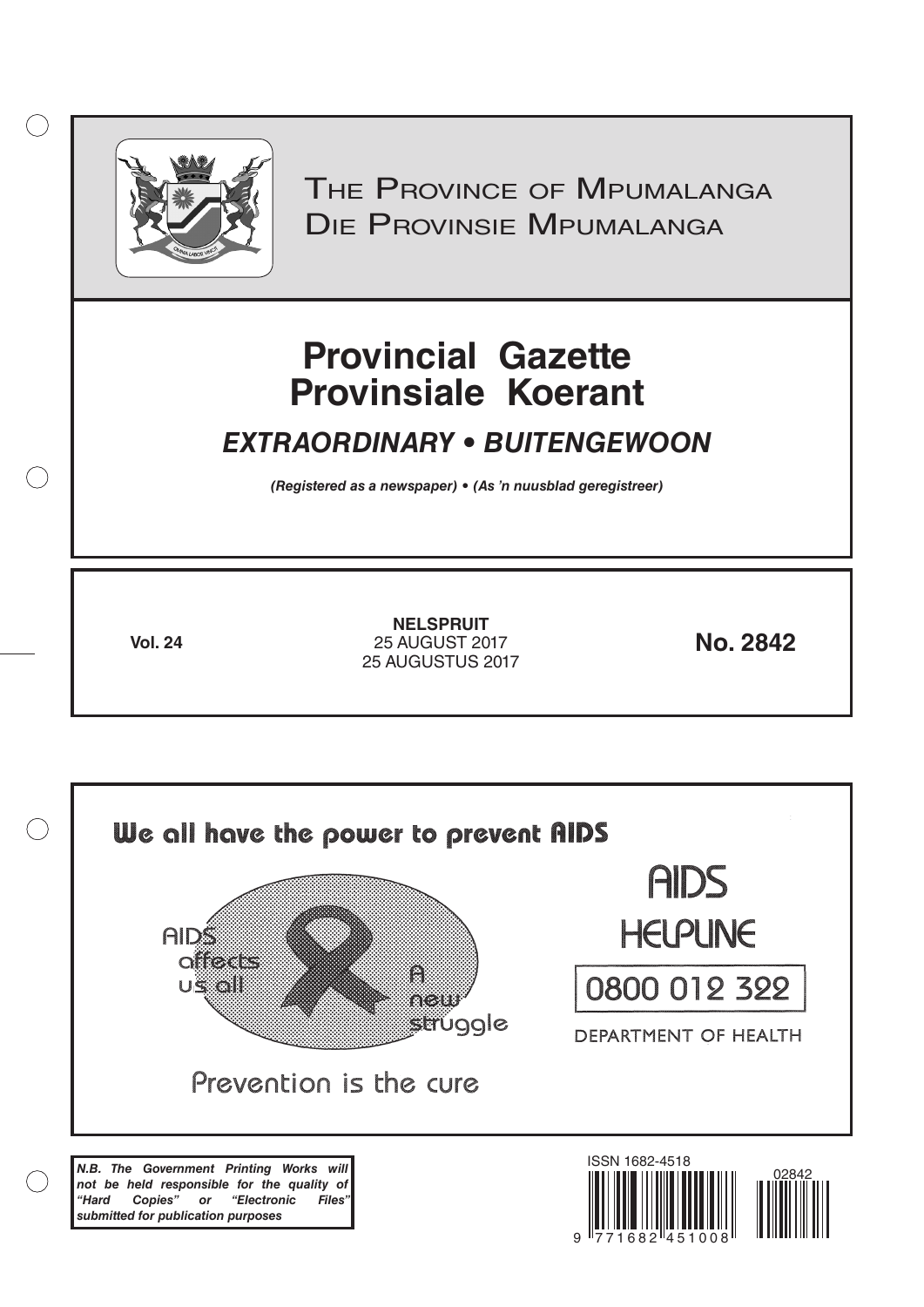## **IMPORTANT NOTICE:**

**The GovernmenT PrinTinG Works Will noT be held resPonsible for any errors ThaT miGhT occur due To The submission of incomPleTe / incorrecT / illeGible coPy.**

**no fuTure queries Will be handled in connecTion WiTh The above.**

## **CONTENTS**

*No No*

*Page*

#### **GENERAL NOTICE**

| 88 | Mpumalanga Liquor Licensing Act, 2006 (Act No. 5 of 2006) : Notice of applications for liquor licences in terms of section 35 10 |  |  |  |
|----|----------------------------------------------------------------------------------------------------------------------------------|--|--|--|
|    |                                                                                                                                  |  |  |  |
|    |                                                                                                                                  |  |  |  |
|    |                                                                                                                                  |  |  |  |
| 89 | Mpumalanga Liguor Licensing Act, 2006 (Act No. 5 of 2006): Notice of applications for transfer of liguor licences in terms of    |  |  |  |
|    |                                                                                                                                  |  |  |  |
|    |                                                                                                                                  |  |  |  |
|    |                                                                                                                                  |  |  |  |
|    |                                                                                                                                  |  |  |  |

# **LIST OF TARIFF RATES** FOR PUBLICATION OF LIQUOR NOTICES

**COMMENCEMENT: 1 APRIL 2016**

| <b>Pricing for Fixed Price Notices</b>                     |                      |  |  |  |
|------------------------------------------------------------|----------------------|--|--|--|
| <b>Notice Type</b>                                         | <b>New Price (R)</b> |  |  |  |
| Application for Liquor Licence - National                  | 150.00               |  |  |  |
| Application for Transfer of Liquor License - National      | 150.00               |  |  |  |
| Application for Liquor Licence - Gauteng                   | 150.00               |  |  |  |
| Application for Liquor Licence - Mpumalanga                | 150.00               |  |  |  |
| Application for Transfer of Liquor License - Mpumalanga    | 150.00               |  |  |  |
| Application for Liquor Licence - Northern Cape             | 150.00               |  |  |  |
| Application for Transfer of Liquor License - Northern Cape | 150.00               |  |  |  |

This gazette is also available free online at **www.gpwonline.co.za**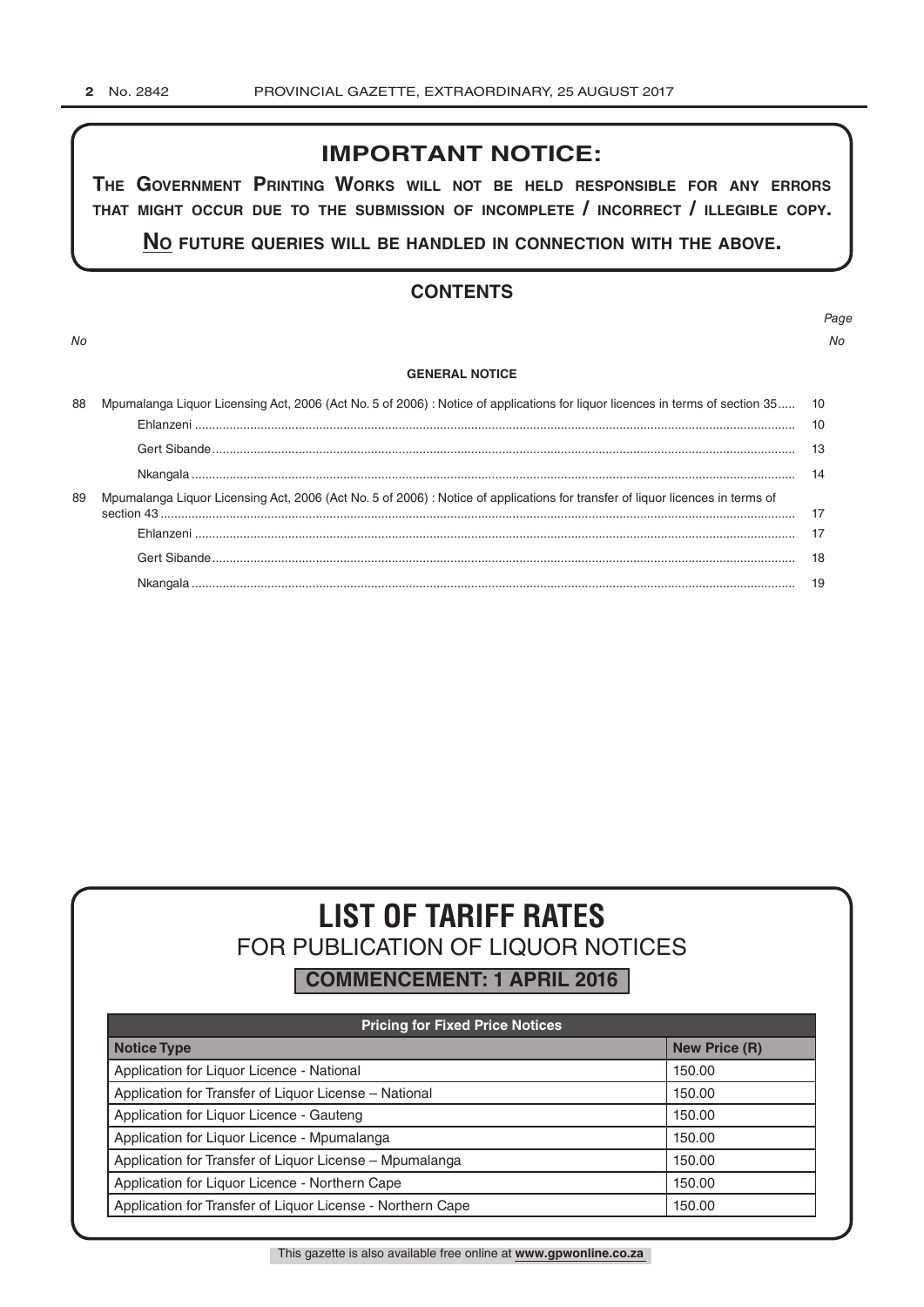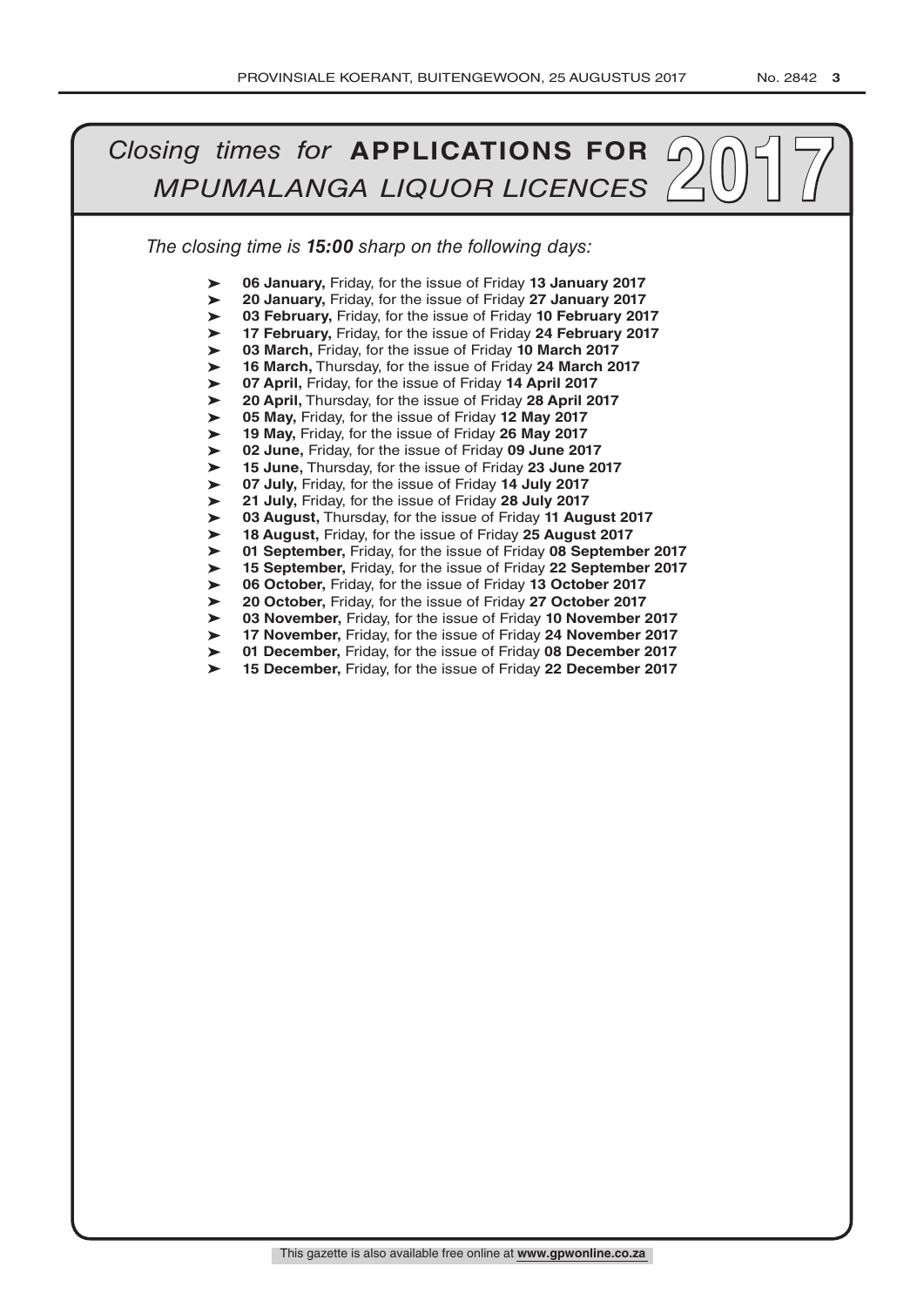The **Government Printing Works** (**GPW**) has established rules for submitting notices in line with its electronic notice processing system, which requires the use of electronic *Adobe* Forms. Please ensure that you adhere to these guidelines when completing and submitting your notice submission.

## **Closing Times for ACCepTAnCe of noTiCes**

- 1. The *Government Gazette* and *Government Tender Bulletin* are weekly publications that are published on Fridays and the closing time for the acceptance of notices is strictly applied according to the scheduled time for each gazette.
- 2. Please refer to the Submission Notice Deadline schedule in the table below. This schedule is also published online on the Government Printing works website www.gpwonline.co.za

All re-submissions will be subject to the standard cut-off times. **All notices received after the closing time will be rejected**.

| <b>Government Gazette Type</b>                          | <b>Publication</b><br><b>Frequency</b> | <b>Publication Date</b>                              | <b>Submission Deadline</b>                              | <b>Cancellations Deadline</b>                   |
|---------------------------------------------------------|----------------------------------------|------------------------------------------------------|---------------------------------------------------------|-------------------------------------------------|
| <b>National Gazette</b>                                 | Weekly                                 | Friday                                               | Friday 15h00 for next Friday                            | Tuesday, 15h00 - 3 days<br>prior to publication |
| <b>Regulation Gazette</b>                               | Weekly                                 | Friday                                               | Friday 15h00, to be published<br>the following Friday   | Tuesday, 15h00 - 3 days<br>prior to publication |
| <b>Petrol Price Gazette</b>                             | As required                            | First Wednesday of<br>the month                      | One week before publication                             | 3 days prior to<br>publication                  |
| <b>Road Carrier Permits</b>                             | Weekly                                 | Friday                                               | Thursday 15h00, to be<br>published the following Friday | 3 days prior to<br>publication                  |
| <b>Unclaimed Monies (justice,</b><br>labour or lawyers) | January / As<br>required<br>2 per year | Any                                                  | 15 January / As required                                | 3 days prior to<br>publication                  |
| Parliament (acts, white paper,<br>green paper)          | As required                            | Any                                                  |                                                         | 3 days prior to<br>publication                  |
| <b>Manuals</b>                                          | As required                            | Any                                                  | <b>None</b>                                             | <b>None</b>                                     |
| <b>State of Budget</b><br>(National Treasury)           | <b>Monthly</b>                         | Any                                                  | 7 days prior to publication                             | 3 days prior to<br>publication                  |
| Legal Gazettes A, B and C                               | Weekly                                 | Friday                                               | One week before publication                             | Tuesday, 15h00 - 3 days<br>prior to publication |
| <b>Tender Bulletin</b>                                  | Weekly                                 | Friday                                               | Friday 15h00 for next Friday                            | Tuesday, 15h00 - 3 days<br>prior to publication |
| Gauteng                                                 | Weekly                                 | Wednesday                                            | Two weeks before publication                            | 3 days after submission<br>deadline             |
| <b>Eastern Cape</b>                                     | Weekly                                 | Monday                                               | One week before publication                             | 3 days prior to<br>publication                  |
| <b>Northern Cape</b>                                    | Weekly                                 | Monday                                               | One week before publication                             | 3 days prior to<br>publication                  |
| <b>North West</b>                                       | Weekly                                 | Tuesday                                              | One week before publication                             | 3 days prior to<br>publication                  |
| KwaZulu-Natal                                           | Weekly                                 | Thursday                                             | One week before publication                             | 3 days prior to<br>publication                  |
| Limpopo                                                 | Weekly                                 | Friday                                               | One week before publication                             | 3 days prior to<br>publication                  |
| Mpumalanga                                              | Weekly                                 | Friday                                               | One week before publication                             | 3 days prior to<br>publication                  |
| <b>Gauteng Liquor License</b><br>Gazette                | Monthly                                | Wednesday before<br>the First Friday of the<br>month | Two weeks before publication                            | 3 days after submission<br>deadline             |
| Northern Cape Liquor License<br>Gazette                 | Monthly                                | First Friday of the<br>month                         | Two weeks before publication                            | 3 days after submission<br>deadline             |
| National Liquor License Gazette                         | Monthly                                | First Friday of the<br>month                         | Two weeks before publication                            | 3 days after submission<br>deadline             |
| Mpumalanga Liquor License<br>Gazette                    | 2 per month                            | Second & Fourth<br>Friday                            | One week before                                         | 3 days prior to<br>publication                  |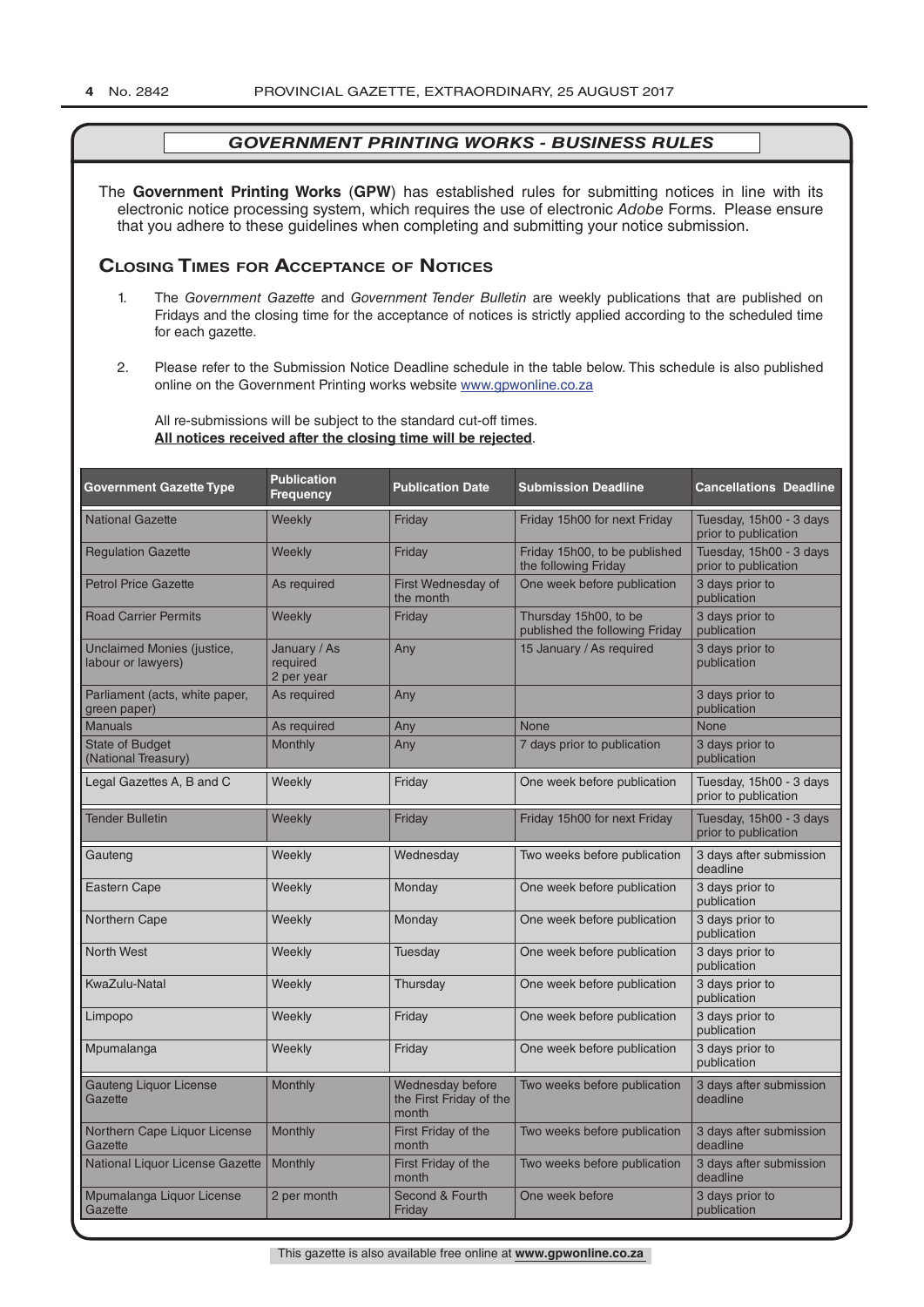## **exTrAordinAry gAzeTTes**

3. *Extraordinary Gazettes* can have only one publication date. If multiple publications of an *Extraordinary Gazette* are required, a separate Z95/Z95Prov *Adobe* Forms for each publication date must be submitted.

## **NOTICE SUBMISSION PROCESS**

- 4. Download the latest *Adobe* form, for the relevant notice to be placed, from the **Government Printing Works** website www.gpwonline.co.za.
- 5. The *Adobe* form needs to be completed electronically using *Adobe Acrobat* / *Acrobat Reader*. Only electronically completed *Adobe* forms will be accepted. No printed, handwritten and/or scanned *Adobe* forms will be accepted.
- 6. The completed electronic *Adobe* form has to be submitted via email to submit.egazette@gpw.gov.za. The form needs to be submitted in its original electronic *Adobe* format to enable the system to extract the completed information from the form for placement in the publication.
- 7. Every notice submitted **must** be accompanied by an official **GPW** quotation. This must be obtained from the *eGazette* Contact Centre.
- 8. Each notice submission should be sent as a single email. The email **must** contain **all documentation relating to a particular notice submission**.
	- 8.1. Each of the following documents must be attached to the email as a separate attachment:
		- 8.1.1. An electronically completed *Adobe* form, specific to the type of notice that is to be placed.
			- 8.1.1.1. For National *Government Gazette* or *Provincial Gazette* notices, the notices must be accompanied by an electronic Z95 or Z95Prov *Adobe* form
			- 8.1.1.2. The notice content (body copy) **MUST** be a separate attachment.
		- 8.1.2. A copy of the official **Government Printing Works** quotation you received for your notice . *(Please see Quotation section below for further details)*
		- 8.1.3. A valid and legible Proof of Payment / Purchase Order: **Government Printing Works** account customer must include a copy of their Purchase Order*.* **Non**-**Government Printing Works** account customer needs to submit the proof of payment for the notice
		- 8.1.4. Where separate notice content is applicable (Z95, Z95 Prov and TForm 3, it should **also** be attached as a separate attachment. *(Please see the Copy Section below, for the specifications)*.
		- 8.1.5. Any additional notice information if applicable.
- 9. The electronic *Adobe* form will be taken as the primary source for the notice information to be published. Instructions that are on the email body or covering letter that contradicts the notice form content will not be considered. The information submitted on the electronic *Adobe* form will be published as-is.
- 10. To avoid duplicated publication of the same notice and double billing, Please submit your notice **ONLY ONCE.**
- 11. Notices brought to **GPW** by "walk-in" customers on electronic media can only be submitted in *Adobe* electronic form format. All "walk-in" customers with notices that are not on electronic *Adobe* forms will be routed to the Contact Centre where they will be assisted to complete the forms in the required format.
- 12. Should a customer submit a bulk submission of hard copy notices delivered by a messenger on behalf of any organisation e.g. newspaper publisher, the messenger will be referred back to the sender as the submission does not adhere to the submission rules.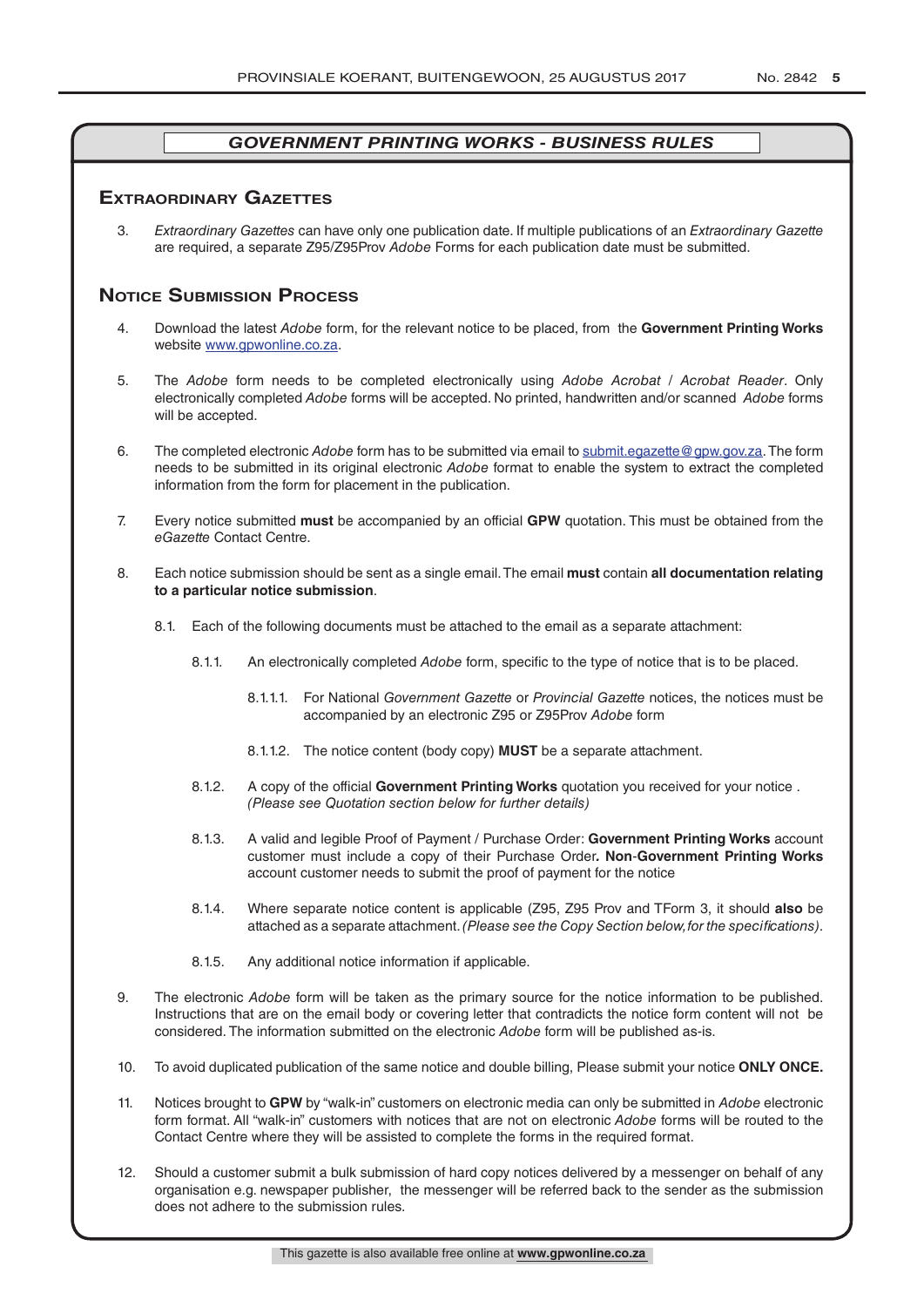## **QuoTATions**

- 13. Quotations are valid until the next tariff change.
	- 13.1. *Take note:* **GPW**'s annual tariff increase takes place on *1 April* therefore any quotations issued, accepted and submitted for publication up to *31 March* will keep the old tariff. For notices to be published from 1 April, a quotation must be obtained from **GPW** with the new tariffs. Where a tariff increase is implemented during the year, **GPW** endeavours to provide customers with 30 days' notice of such changes.
- 14. Each quotation has a unique number.
- 15. Form Content notices must be emailed to the *eGazette* Contact Centre for a quotation.
	- 15.1. The *Adobe* form supplied is uploaded by the Contact Centre Agent and the system automatically calculates the cost of your notice based on the layout/format of the content supplied.
	- 15.2. It is critical that these *Adobe* Forms are completed correctly and adhere to the guidelines as stipulated by **GPW**.

#### 16. **APPLICABLE ONLY TO GPW ACCOUNT HOLDERS**:

- 16.1. **GPW** Account Customers must provide a valid **GPW** account number to obtain a quotation.
- 16.2. Accounts for **GPW** account customers **must** be active with sufficient credit to transact with **GPW** to submit notices.
	- 16.2.1. If you are unsure about or need to resolve the status of your account, please contact the **GPW** Finance Department prior to submitting your notices. (If the account status is not resolved prior to submission of your notice, the notice will be failed during the process).

#### 17. **APPLICABLE ONLY TO CASH CUSTOMERS:**

- 17.1. Cash customers doing **bulk payments** must use a **single email address** in order to use the **same proof of payment** for submitting multiple notices.
- 18. The responsibility lies with you, the customer, to ensure that the payment made for your notice(s) to be published is sufficient to cover the cost of the notice(s).
- 19. Each quotation will be associated with one proof of payment / purchase order / cash receipt.

#### 19.1. This means that **the quotation number can only be used once to make a payment.**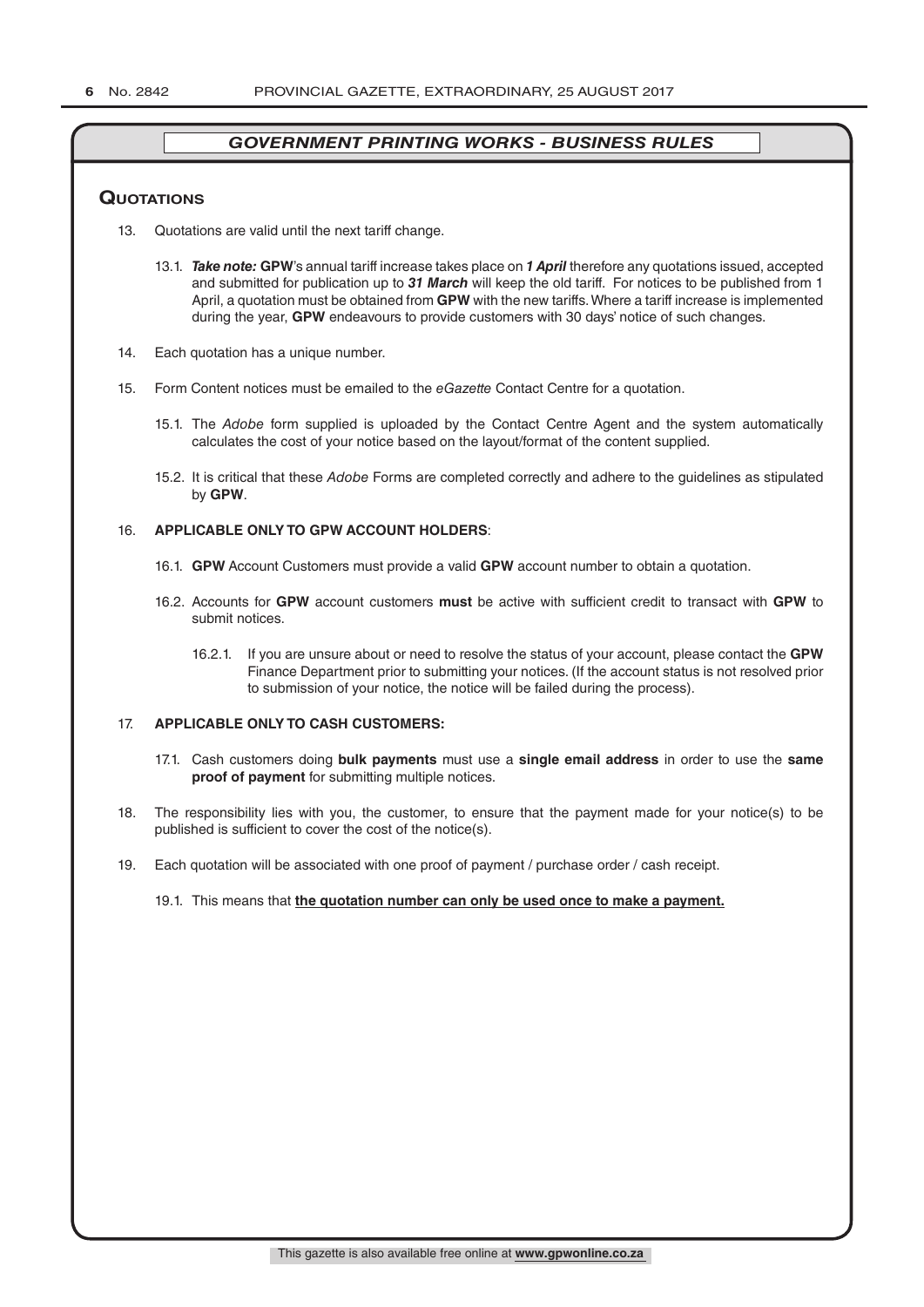## **COPY (SEPARATE NOTICE CONTENT DOCUMENT)**

- 20. Where the copy is part of a separate attachment document for Z95, Z95Prov and TForm03
	- 20.1. Copy of notices must be supplied in a separate document and may not constitute part of any covering letter, purchase order, proof of payment or other attached documents.

The content document should contain only one notice. (You may include the different translations of the same notice in the same document).

20.2. The notice should be set on an A4 page, with margins and fonts set as follows:

Page size  $=$  A4 Portrait with page margins: Top  $=$  40mm, LH/RH  $=$  16mm, Bottom  $=$  40mm; Use font size: Arial or Helvetica 10pt with 11pt line spacing;

Page size = A4 Landscape with page margins: Top = 16mm, LH/RH = 40mm, Bottom = 16mm; Use font size: Arial or Helvetica 10pt with 11pt line spacing;

## **CAnCellATions**

- 21. Cancellation of notice submissions are accepted by **GPW** according to the deadlines stated in the table above in point 2. Non-compliance to these deadlines will result in your request being failed. Please pay special attention to the different deadlines for each gazette. Please note that any notices cancelled after the cancellation deadline will be published and charged at full cost.
- 22. Requests for cancellation must be sent by the original sender of the notice and must accompanied by the relevant notice reference number (N-) in the email body.

## **AmendmenTs To noTiCes**

23. With effect from 01 October 2015, **GPW** will not longer accept amendments to notices. The cancellation process will need to be followed according to the deadline and a new notice submitted thereafter for the next available publication date.

## **REJECTIONS**

- 24. All notices not meeting the submission rules will be rejected to the customer to be corrected and resubmitted. Assistance will be available through the Contact Centre should help be required when completing the forms. (012-748 6200 or email info.egazette@gpw.gov.za). Reasons for rejections include the following:
	- 24.1. Incorrectly completed forms and notices submitted in the wrong format, will be rejected.
	- 24.2. Any notice submissions not on the correct *Adobe* electronic form, will be rejected.
	- 24.3. Any notice submissions not accompanied by the proof of payment / purchase order will be rejected and the notice will not be processed.
	- 24.4. Any submissions or re-submissions that miss the submission cut-off times will be rejected to the customer. The Notice needs to be re-submitted with a new publication date.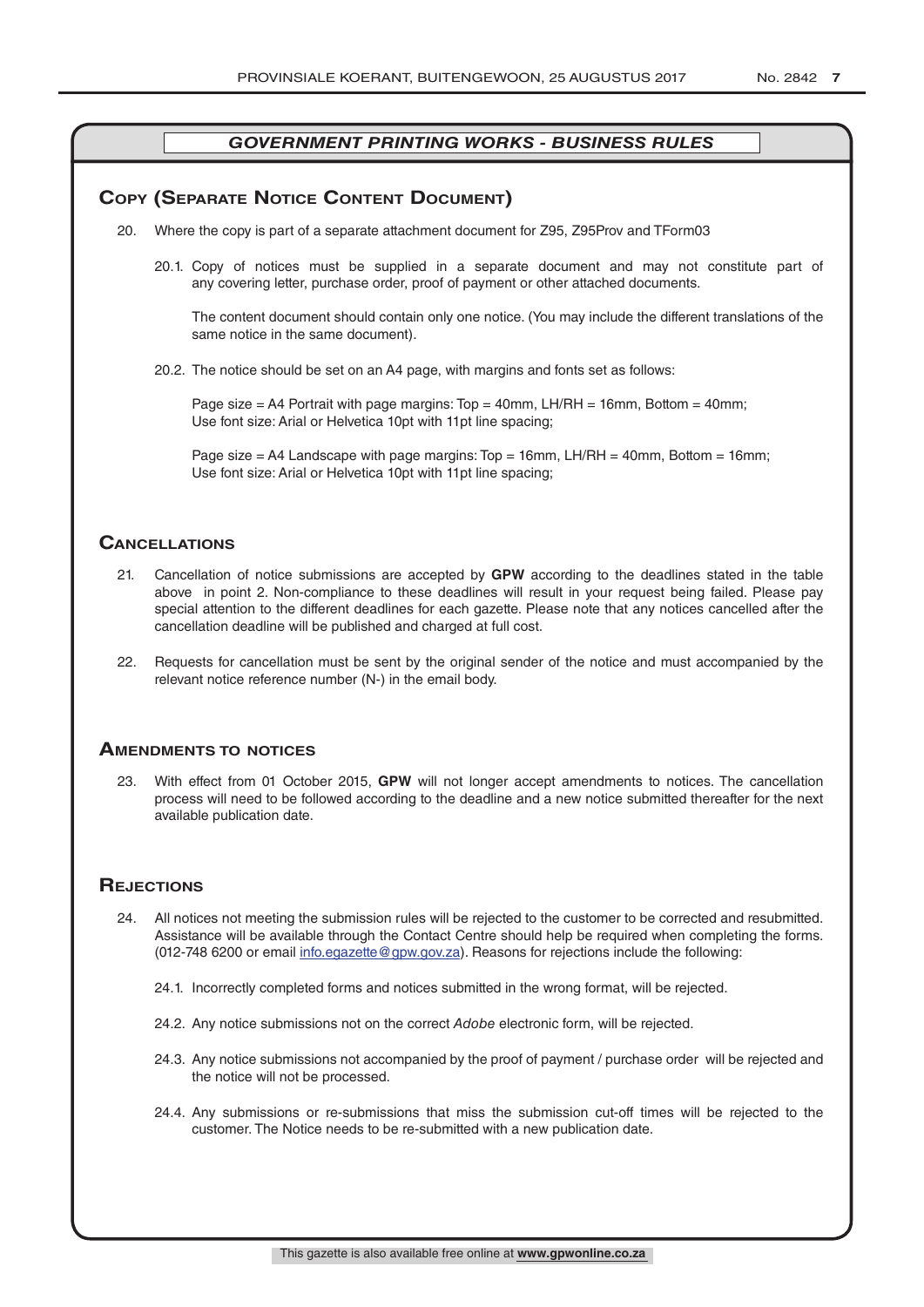#### **ApprovAl of noTiCes**

- 25. Any notices other than legal notices are subject to the approval of the Government Printer, who may refuse acceptance or further publication of any notice.
- 26. No amendments will be accepted in respect to separate notice content that was sent with a Z95 or Z95Prov notice submissions. The copy of notice in layout format (previously known as proof-out) is only provided where requested, for Advertiser to see the notice in final Gazette layout. Should they find that the information submitted was incorrect, they should request for a notice cancellation and resubmit the corrected notice, subject to standard submission deadlines. The cancellation is also subject to the stages in the publishing process, i.e. If cancellation is received when production (printing process) has commenced, then the notice cannot be cancelled.

## **governmenT prinTer indemnified AgAinsT liAbiliTy**

- 27. The Government Printer will assume no liability in respect of—
	- 27.1. any delay in the publication of a notice or publication of such notice on any date other than that stipulated by the advertiser;
	- 27.2. erroneous classification of a notice, or the placement of such notice in any section or under any heading other than the section or heading stipulated by the advertiser;
	- 27.3. any editing, revision, omission, typographical errors or errors resulting from faint or indistinct copy.

## **liAbiliTy of AdverTiser**

28. Advertisers will be held liable for any compensation and costs arising from any action which may be instituted against the Government Printer in consequence of the publication of any notice.

## **CusTomer inQuiries**

Many of our customers request immediate feedback/confirmation of notice placement in the gazette from our Contact Centre once they have submitted their notice – While **GPW** deems it one of their highest priorities and responsibilities to provide customers with this requested feedback and the best service at all times, we are only able to do so once we have started processing your notice submission.

**GPW** has a 2-working day turnaround time for processing notices received according to the business rules and deadline submissions.

Please keep this in mind when making inquiries about your notice submission at the Contact Centre.

- 29. Requests for information, quotations and inquiries must be sent to the Contact Centre ONLY.
- 30. Requests for Quotations (RFQs) should be received by the Contact Centre at least **2 working days** before the submission deadline for that specific publication.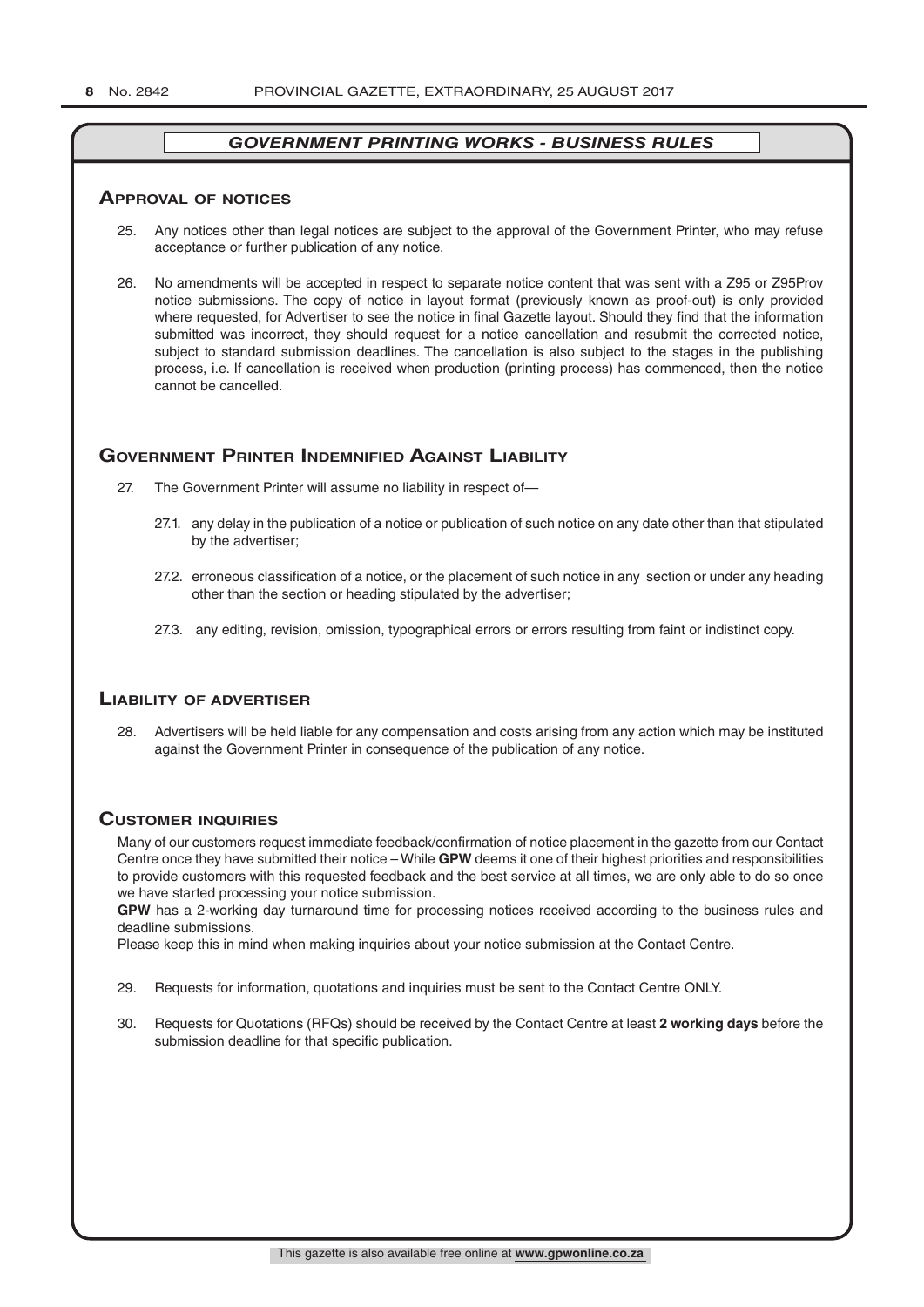#### **pAymenT of CosT**

- 31. The Request for Quotation for placement of the notice should be sent to the Gazette Contact Centre as indicated above, prior to submission of notice for advertising.
- 32. Payment should then be made, or Purchase Order prepared based on the received quotation, prior to the submission of the notice for advertising as these documents i.e. proof of payment or Purchase order will be required as part of the notice submission, as indicated earlier.
- 33. Every proof of payment must have a valid **GPW** quotation number as a reference on the proof of payment document.
- 34. Where there is any doubt about the cost of publication of a notice, and in the case of copy, an enquiry, accompanied by the relevant copy, should be addressed to the Gazette Contact Centre, **Government Printing Works**, Private Bag X85, Pretoria, 0001 email: info.egazette@gpw.gov.za before publication.
- 35. Overpayment resulting from miscalculation on the part of the advertiser of the cost of publication of a notice will not be refunded, unless the advertiser furnishes adequate reasons why such miscalculation occurred. In the event of underpayments, the difference will be recovered from the advertiser, and future notice(s) will not be published until such time as the full cost of such publication has been duly paid in cash or electronic funds transfer into the **Government Printing Works** banking account.
- 36. In the event of a notice being cancelled, a refund will be made only if no cost regarding the placing of the notice has been incurred by the **Government Printing Works**.
- 37. The **Government Printing Works** reserves the right to levy an additional charge in cases where notices, the cost of which has been calculated in accordance with the List of Fixed Tariff Rates, are subsequently found to be excessively lengthy or to contain overmuch or complicated tabulation.

## **proof of publiCATion**

- 38. Copies of any of the *Government Gazette* or *Provincial Gazette* can be downloaded from the **Government Printing Works** website www.gpwonline.co.za free of charge, should a proof of publication be required.
- 39. Printed copies may be ordered from the Publications department at the ruling price. The **Government Printing Works** will assume no liability for any failure to post or for any delay in despatching of such *Government Gazette*(s).

## *GOVERNMENT PRINTING WORKS CONTACT INFORMATION*

| <b>Physical Address:</b>         |  |  |  |  |
|----------------------------------|--|--|--|--|
| <b>Government Printing Works</b> |  |  |  |  |
| 149 Bosman Street                |  |  |  |  |
| Pretoria                         |  |  |  |  |

**For Gazette and Notice submissions:** Gazette Submissions: **E-mail:** submit.egazette@gpw.gov.za **For queries and quotations, contact:** Gazette Contact Centre: **E-mail:** info.egazette@gpw.gov.za

**Contact person for subscribers:** Mrs M. Toka: **E-mail:** subscriptions@gpw.gov.za

## **Physical Address: Postal Address: GPW Banking Details:**

Private Bag X85 **Bank:** ABSA Bosman Street 149 Bosman Street Pretoria **Account No.:** 405 7114 016 Pretoria 0001 **Branch Code:** 632-005

**Tel:** 012-748 6200

**Tel:** 012-748-6066 / 6060 / 6058 **Fax:** 012-323-9574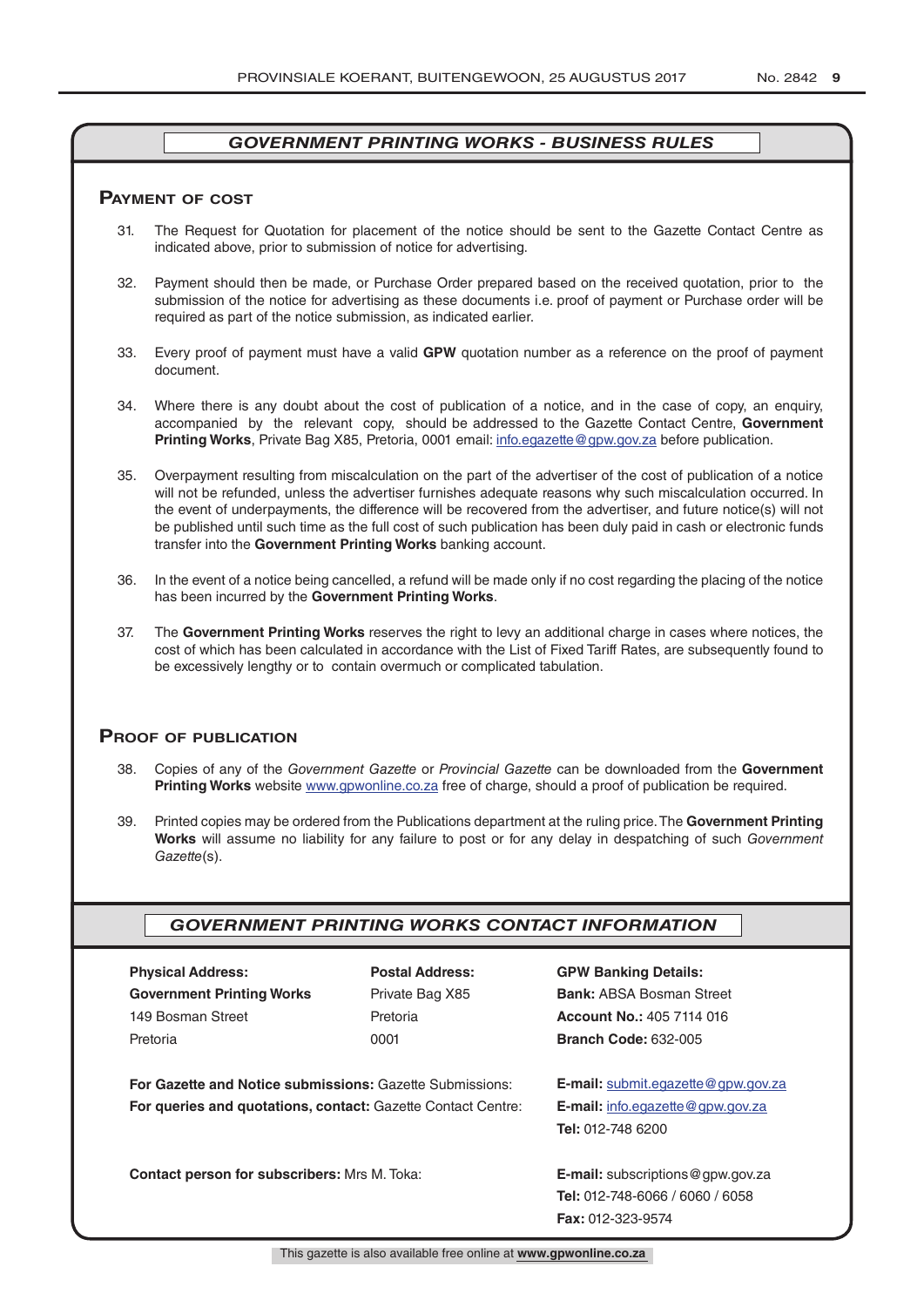#### **Form 2**

## General Notice

## **NOTICE 88 OF 2017**

#### **MPUMALANGA LIQUOR LICENSING ACT, 2006 (Act No. 5 of 2006)**

#### **Notice of applications for liquor licences in terms of section 35**

Notice is hereby given that the applicants specified in the Schedule hereto have given notice of their intention to lodge applications for the grant of new liquor licences to the Secretary, Regional Liquor Licensing Offices in respect of premises situated in the local committee area indicated in the Schedule.

Comments should be made in writing and be addressed to the municipality concerned and a copy to the applicant, to reach the said addresses within thirty (30) days of this application.

Invitation for public comments in applying for a Liquor Licence in terms of section 35(2)(a) of the Mpumalanga Liquor Licensing Act, 2006.

#### **SCHEDULE**

The undermentioned figures used in brackets in the Schedule, have the following meanings:

- (1) = Full name of applicant, ID Number of Applicant.
- (2) = Intended trading name.
- (3) = Notice given on behalf of: self *or* other juristic person/s.
- $(4)$  = Type of licence applied for.
- $(5)$  = Full address and location of the premises
- $(6)$  = Municipality address where comments must be submitted
- $(7)$  = Applicant address where comments must be submitted

## EHLANZENI

#### **NKOMAZI LOCAL MUNICIPALITY**

- (1) I, **MTHOKOZISI NATHANIEL MSIBI,** ID No. 8010115346083, an adult male, hereby invites written public comments concerning the application for a Liquor Licence to the Mpumalanga Liquor Authority.
- (2) To trade under the name TOKO'S PUB.
- (3) I make this application for myself.
- (4) The retail sale of liquor for consumption on and off the premises where the liquor is sold.
- (5) *Physical address:* STAND NUMBER 468, DRIEKOPPIES TRUST, NKOMAZI MUNICIPALITY, being an address in the Republic of South Africa and within the boundries of Mpumalanga Province. *Postal address:* P O BOX 1063, SHONGWE MISSION 1331.
- (6) P O BOX 101, MALALANE 1320.
- (7) P O BOX 951, MALALANE 1320.

- (1) I, **Andrew James Douglas,** ID No. 761126 6090 189, an adult male, hereby invites written public comments concerning the application for a Liquor Licence to the Mpumalanga Liquor Authority.
- (2) To trade under the name THE TOPS AT SPAR WINE SHOW AT EMNOTWENI (NELSPRUIT).
- (3) I make this application on behalf of the juristic person: THE WINE SHOW (PTY) LTD.. (Reg No. 2014/231566/07).
- (4) The retail sale of liquor in terms of a special liquor license in respect of a specified event.
- (5) *Physical address:* EMNOTWENI CASINO situated at Government Boulevard, Riverside Ext. 1, NELSPRUIT, being an address in the Republic of South Africa and within the boundries of Mpumalanga Province. *Postal address:* P O Box 31476, Tokai, 7966.
- (6) Civic Centre, 1 Nel Street, Nelspruit, 1200.
- (7) C/o Kruger and Partners Inc., 5 Van Rensburg Street, Nelspruit.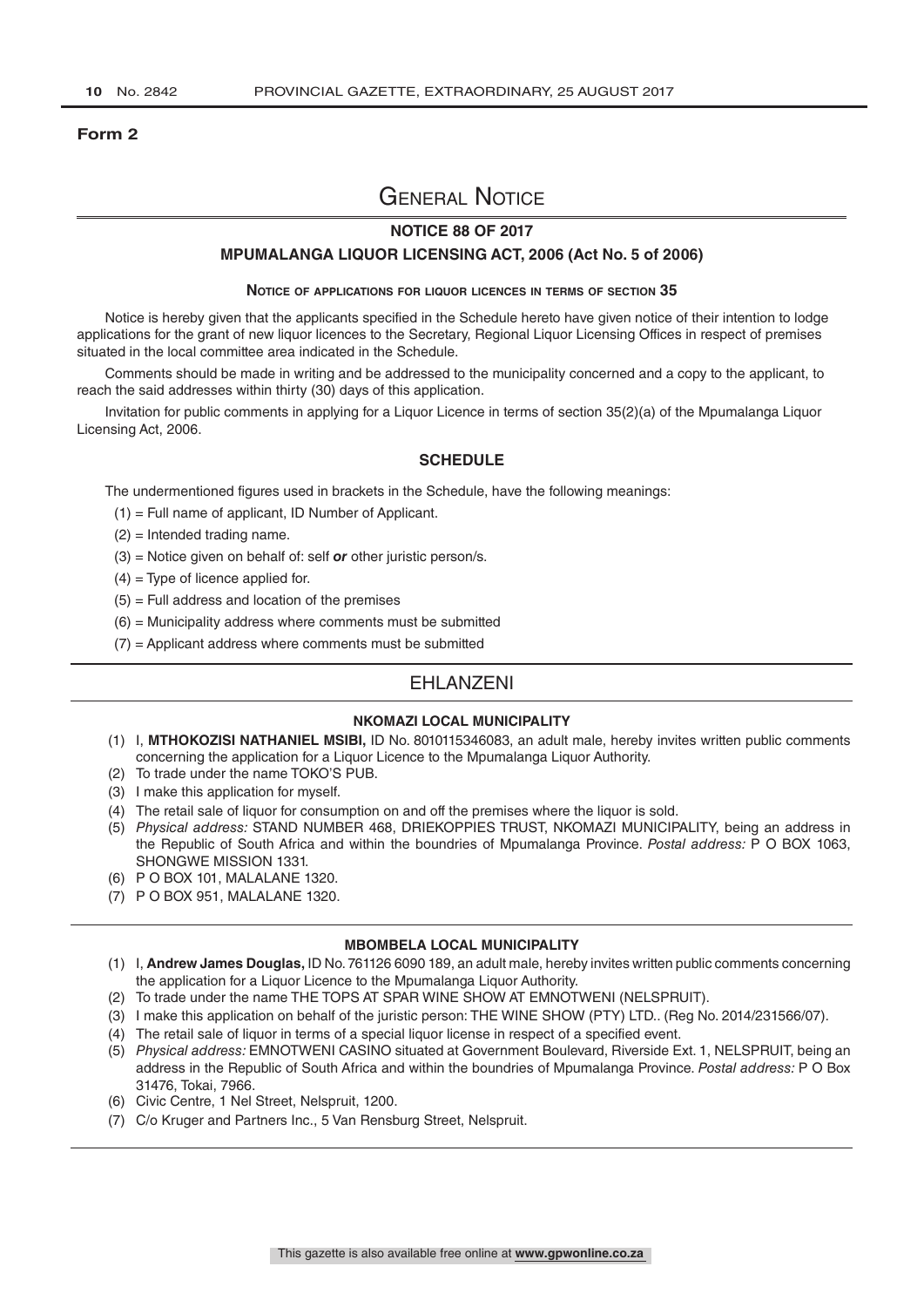## **MBOMBELA LOCAL MUNICIPALITY**

- (1) I, **GIVEN MANDLA MSIMANGO,** ID No. 8706205485083, an adult male, hereby invites written public comments concerning the application for a Liquor Licence to the Mpumalanga Liquor Authority.
- (2) To trade under the name KAMANDLA TAVERN.
- (3) I make this application for myself.
- (4) The retail sale of liquor for consumption on the premises where the liquor is sold.
- (5) *Physical address:* STANDNO. 03 MAHUSHU NUMBI 1240, being an address in the Republic of South Africa and within the boundries of Mpumalanga Province. *Postal address:* PO BOX 2108 WHITE RIVER 1240.
- (6) PRIVATE BAG X9908, WHITE RIVER 1240.
- (7) STAND NO. 03 MAHUSHU NUMBI 1240.

## **MBOMBELA LOCAL MUNICIPALITY**

- (1) I, **STEVEN THEMBA TWALA,** ID No. 6703275197088, an adult male, hereby invites written public comments concerning the application for a Liquor Licence to the Mpumalanga Liquor Authority.
- (2) To trade under the name KABOKWENI ANNUAL PICNIC KUZIN.
- (3) I make this application for myself.
- (4) The retail sale of liquor in terms of a special liquor license in respect of a specified event.
- (5) *Physical address:* KABOKWENI STADIUM, NEXT TO KABOKWENI PLAZA, being an address in the Republic of South Africa and within the boundries of Mpumalanga Province. *Postal address:* PO BOX 2534, KABOKWENI, 1245.
- (6) PO BOX 45, MBOMBELA, 1200.
- (7) KABOKWENI STADIUM NEXT TO KABOKWENI PLAZA.

## **MBOMBELA LOCAL MUNICIPALITY**

- (1) I, **MXOLISI CEDRIC KHUMALO,** ID No. 8507065492080, an adult male, hereby invites written public comments concerning the application for a Liquor Licence to the Mpumalanga Liquor Authority.
- (2) To trade under the name KAMATATAZELA LOUNGE.
- (3) I make this application for myself.
- (4) The retail sale of liquor in terms of a special liquor license for consumption on and off the premises where the liquor is sold.
- (5) *Physical address:* GUTSHWA TRUST(KABOKWENI) STAND NO. 51, being an address in the Republic of South Africa and within the boundries of Mpumalanga Province. *Postal address:* PO BOX 1871 KABOKWENI 1245.
- (6) P.O BOX 45 MBOMBELA 1200.
- (7) GUTSHWA TRUST (KABOKWENI) STAND NO. 51.

## **NKOMAZI LOCAL MUNICIPALITY**

- (1) I, **Emil Scheepers,** ID No. 5905015117083, an adult male, hereby invites written public comments concerning the application for a Liquor Licence to the Mpumalanga Liquor Authority.
- (2) To trade under the name Riverview Preparatory School.
- (3) I make this application on behalf of the juristic person: Riverview Preparatory School. (Reg No. N/A).
- (4) The retail sale of liquor for consumption on the premises where the liquor is sold.
- (5) *Physical address:* Riverview Preparatory School, Portion 12, a portion of portion 1, Malelane 389, J.U., Malelane, being an address in the Republic of South Africa and within the boundries of Mpumalanga Province. *Postal address:* c/o Emil Scheepers Attorneys, PO Box 72478, Lynnwood Ridge 0040.
- (6) 9 Park Street, Malelane 1320; Private Bag X101, Malelane, 1320.
- (7) Emil Scheepers Attorneys, PO Box 72478, Lynnwood Ridge 0040

(Within 30 days from Wednesday 30 August 2017) - lodgement will be done on 30 August 2017.

- (1) I, **GRACIOUS MLIMI,** ID No. 8512041098084, an adult female, hereby invites written public comments concerning
- the application for a Liquor Licence to the Mpumalanga Liquor Authority.
- (2) To trade under the name SBUSISIWE TAVERN.
- (3) I make this application for myself.
- (4) The retail sale of liquor for consumption on the premises where the liquor is sold.
- (5) *Physical address:* STAND NO 25 BHAYIZANE MARITE, FARM 291 KU, being an address in the Republic of South Africa and within the boundries of Mpumalanga Province. *Postal address:* BOX 1591, BUSHBUCKRIDGE, 1280.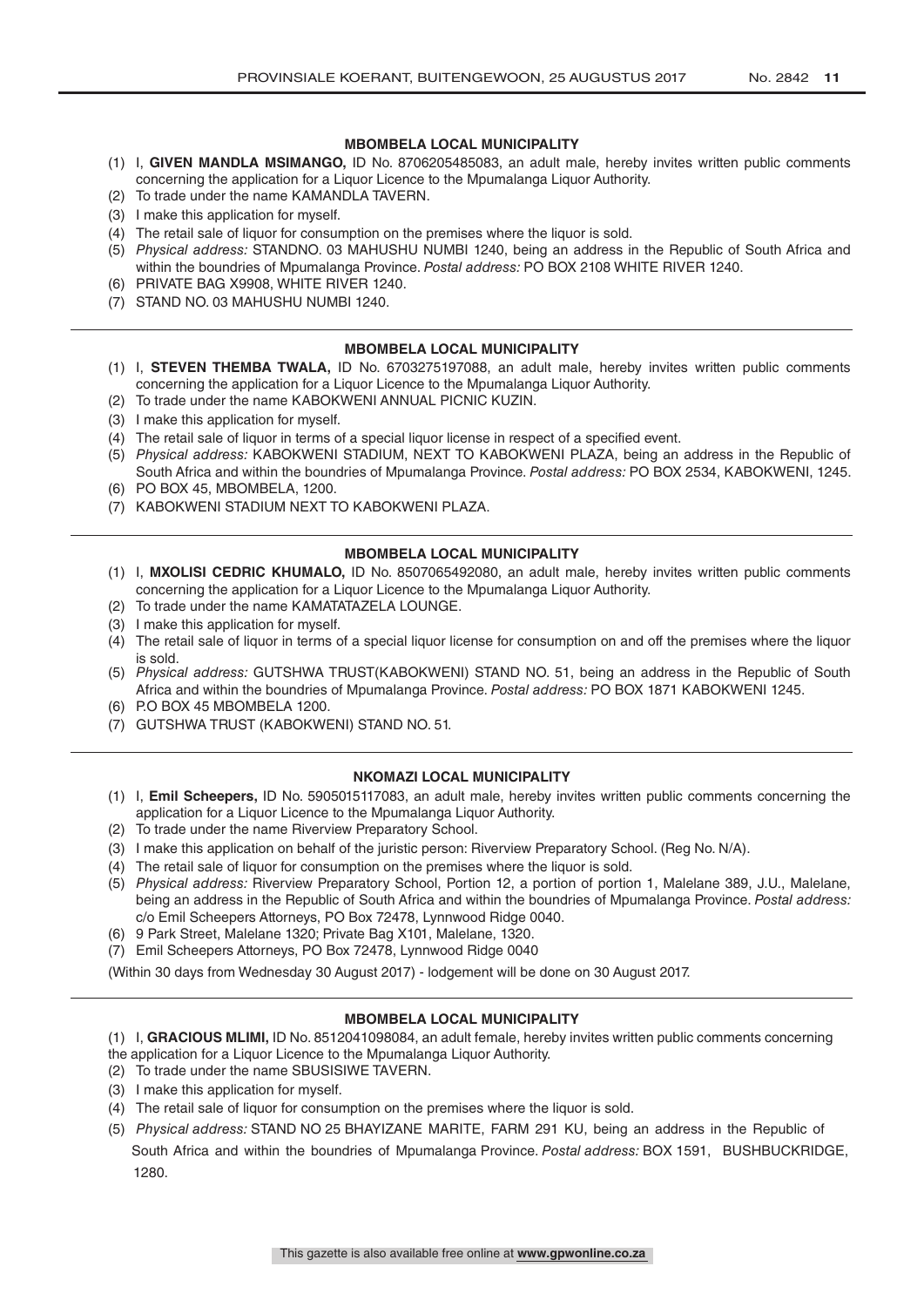- (6) Bushbuckridge Local Municipality Private Bag X9308, Bushbuckridge, 1280.
- (7) BOX 1591 BUSHBUCKRIDGE, 1280.

#### **MBOMBELA LOCAL MUNICIPALITY**

- (1) I, **MALOPE ENOS ALBERT,** ID No. 6901055993086, an adult male, hereby invites written public comments
- concerning the application for a Liquor Licence to the Mpumalanga Liquor Authority.
- (2) To trade under the name HIPPO EATING HOUSE.
- (3) I make this application for myself.
- (4) The retail sale of liquor for consumption on the premises where the liquor is sold.
- (5) *Physical address:* STAND NO 321 WILLIS, being an address in the Republic of South Africa and within the boundries of Mpumalanga Province. *Postal address:* STAND NO 321 WILLIS.
- (6) P.O. BOX 45 MBOMBELA, 1200.
- (7) STAND NO 321 WILLIS.

#### **MBOMBELA LOCAL MUNICIPALITY**

- (1) I, **CHILOANE WINNIE MMATSHEPO,** ID No. 700903 0466 084, an adult female, hereby invites written public comments concerning the application for a Liquor Licence to the Mpumalanga Liquor Authority.
- (2) To trade under the name MINI ENHLE TAVERN.
- (3) I make this application for myself.
- (4) The retail sale of liquor for consumption on the premises where the liquor is sold.
- (5) *Physical address:* STAND NO 1025, HLALANIKAHLE VILLAGE, HOXANI TRIBAL AUTHORITY, FARM 294 KU, CULCUTTA, being an address in the Republic of South Africa and within the boundries of Mpumalanga Province. *Postal address:* BOX 1591, BUSHBUCKRIDGE, 1280.
- (6) Bushbuckridge Local Municipality, Private Bag X9308, Bushbuckridge, 1280.
- (7) BOX 1591, BUSHBUCKRIDGE, 1280.

#### **THABA CHWEU LOCAL MUNICIPALITY**

- (1) I, **Emil Scheepers,** ID No. 5905015117083, an adult male, hereby invites written public comments concerning the application for a Liquor Licence to the Mpumalanga Liquor Authority.
- (2) To trade under the name The Trout Inn Liquor Store.
- (3) I make this application on behalf of the juristic person: Erf 3323 Lydenburg CC. (Reg No. 1991/030364/23).
- (4) The retail sale of liquor for consumption off the premises where the liquor is sold.
- (5) *Physical address:* Shop 1, Trout Business Complex on Portion A, a portion of Erf 3323, corner of Potgieter and Lange Street, Lydenburg 1120, being an address in the Republic of South Africa and within the boundries of Mpumalanga Province. *Postal address:* c/o Emil Scheepers Attorneys, PO Box 72478, Lynnwood Ridge 0040.
- (6) Civic Centre, Central Street, Lydenburg 1120; Po Box 61, Lyndeburg 1120.
- (7) Emil Scheepers Attorneys, PO Box 72478, Lynnwood Ridge 0040 (wWithin 30 days from Wednesday 30 August 2017) - lodgement will be done on 30 August 2017.

- (1) I, **SEKATANE SEOLWANA SURPRISE,** ID No. 730912 5455 087, an adult male, hereby invites written public comments concerning the application for a Liquor Licence to the Mpumalanga Liquor Authority.
- (2) To trade under the name BAKONE TAVERN.
- (3) I make this application for myself.
- (4) The retail sale of liquor for consumption on the premises where the liquor is sold.
- (5) *Physical address:* STAND NO 40005, WELLIS, FARM NO 360 KU, being an address in the Republic of South Africa and within the boundries of Mpumalanga Province. *Postal address:* BOX 1432, BUSHBUCKRIDGE, 1280.
- (6) Bushbuckridge Local Municipality, Private Bag X9308, Bushbuckridge, 1280.
- (7) BOX 1432, BUSHBUCKRIDGE, 1280.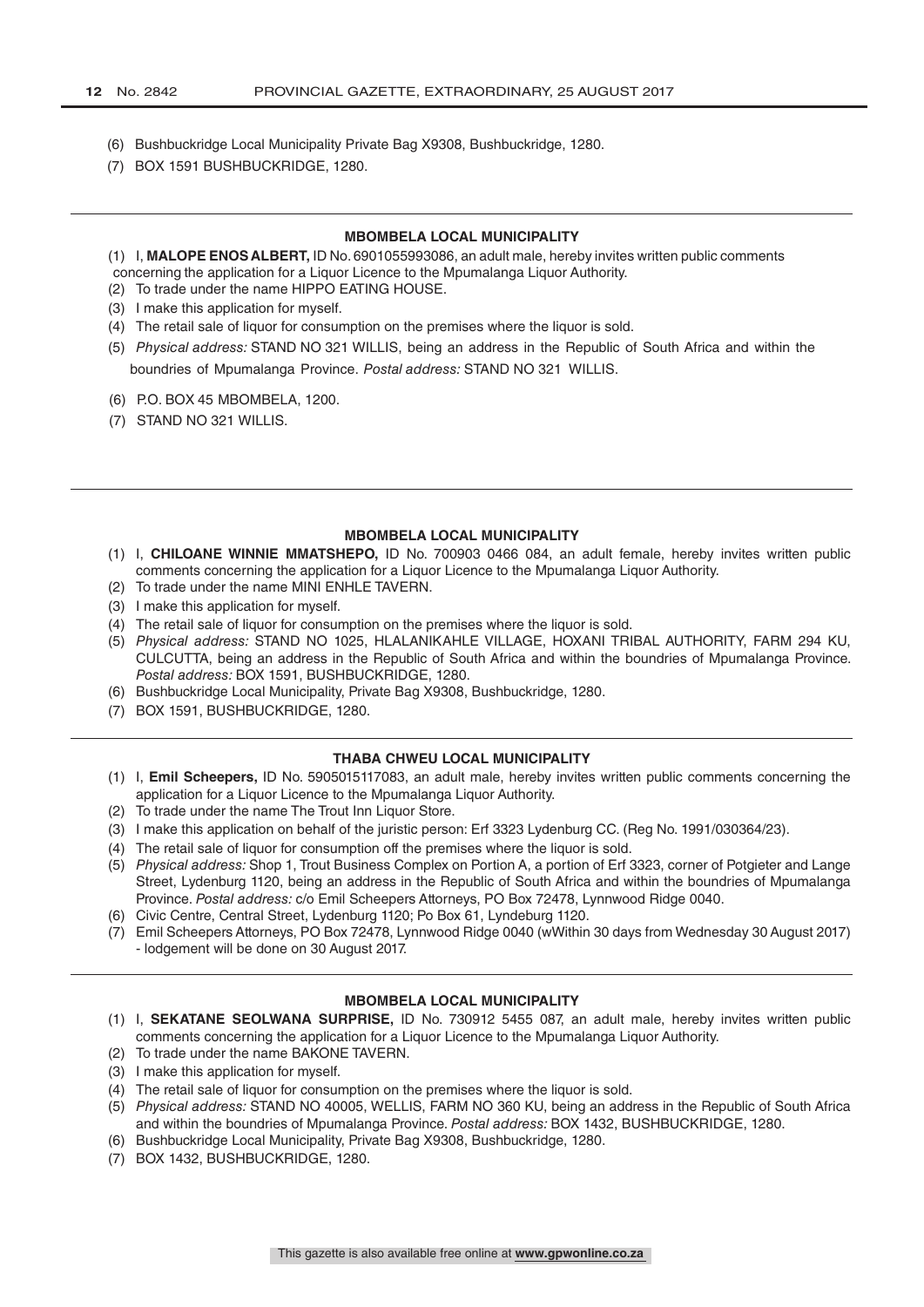## GERT SIBANDE

## **MKHONDO LOCAL MUNICIPALITY**

- (1) I, **Fikile Glenrose Madonsela,** ID No. 7608150939083, an adult female, hereby invites written public comments concerning the application for a Liquor Licence to the Mpumalanga Liquor Authority.
- (2) To trade under the name Sgweje Liquor Store.
- (3) I make this application for myself.
- (4) The retail sale of liquor for consumption off the premises where the liquor is sold.
- (5) *Physical address:* Stand no 570, Iswepe, Piet Retief 2380, being an address in the Republic of South Africa and within the boundries of Mpumalanga Province. *Postal address:* P O box 2481, Piet Retief 2380.
- (6) 33 Corner Mark and DeWet Street, Piet Retief, 2380.
- (7) Stand No 570, Iswepe, Piet Retief 2380.

#### **MSUKALIGWA LOCAL MUNICIPALITY**

(1) I, **Isa Zacheus Mbuyane,** ID No. 5409025331081, an adult male, hereby invites written public comments concerning the application for a Liquor Licence to the Mpumalanga Liquor Authority.

- (2) To trade under the name Siyazensela Tavern.
- (3) I make this application for myself.
- (4) The retail sale of liquor for consumption on the premises where the liquor is sold.
- (5) *Physical address:* 2797 KwaZanele LocationBreyten 2330, being an address in the Republic of South Africa and within the boundries of Mpumalanga Province.

Postal *address:* PO BOX 2009 ERMELO 2350.

- (6) PO Box 48 Ermelo 2350.
- (7) PO Box 2009 Ermelo 2350.

## **PIXLEY KA SEME LOCAL MUNICIPALITY**

- (1) I, **Bafana Elphas Thwala,** ID No. 7301105910082, an adult male, hereby invites written public comments concerning the application for a Liquor Licence to the Mpumalanga Liquor Authority.
- (2) To trade under the name Small Village Sports Pub.
- (3) I make this application for myself.
- (4) The retail sale of liquor in terms of a special liquor license in respect of a specified event.
- (5) *Physical address:* Hlanganani Trust, Daggakraal 2491, being an address in the Republic of South Africa and within the boundries of Mpumalanga Province. *Postal address:* P.O. BOX 2009, ERMELO 2350.
- (6) Private Bag X9011, Volksrust 2470.
- (7) P.O. Box 2009, Ermelo 2350.

#### **MSUKALIGWA LOCAL MUNICIPALITY**

- (1) I, **Pitsi Makgoka,** ID No. 9004295390085, an adult male, hereby invites written public comments concerning the application for a Liquor Licence to the Mpumalanga Liquor Authority.
- (2) To trade under the name Turn Up Markets Events Company.
- (3) I make this application on behalf of the juristic person: Mivhala Enterprises (Pty)Ltd. (Reg No. 2014/255998/07).
- (4) The retail sale of liquor in terms of a special liquor license in respect of a specified event.
- (5) *Physical address:* 1326 Cemetery Street, Ermelo 2350, being an address in the Republic of South Africa and within the boundries of Mpumalanga Province. *Postal address:* P.O. BOX 2009, ERMELO 2350.
- (6) P.O. BOX 48, ERMELO 2350.
- (7) P.O. BOX 2009, ERMELO 2350.

## **ALBERT LUTHULI LOCAL MUNICIPALITY**

- (1) I, **Mncedisi Bongani Bhembe,** ID No. 8412305718081, an adult male, hereby invites written public comments concerning the application for a Liquor Licence to the Mpumalanga Liquor Authority.
- (2) To trade under the name Ebumnandini Eating House.
- (3) I make this application on behalf of the juristic person: Club 20 Construction and Projects (Pty) Ltd. (Reg No. 2017/053934/07).
- (4) The retail sale of liquor in terms of a special liquor license for consumption on and off the premises where the liquor is sold.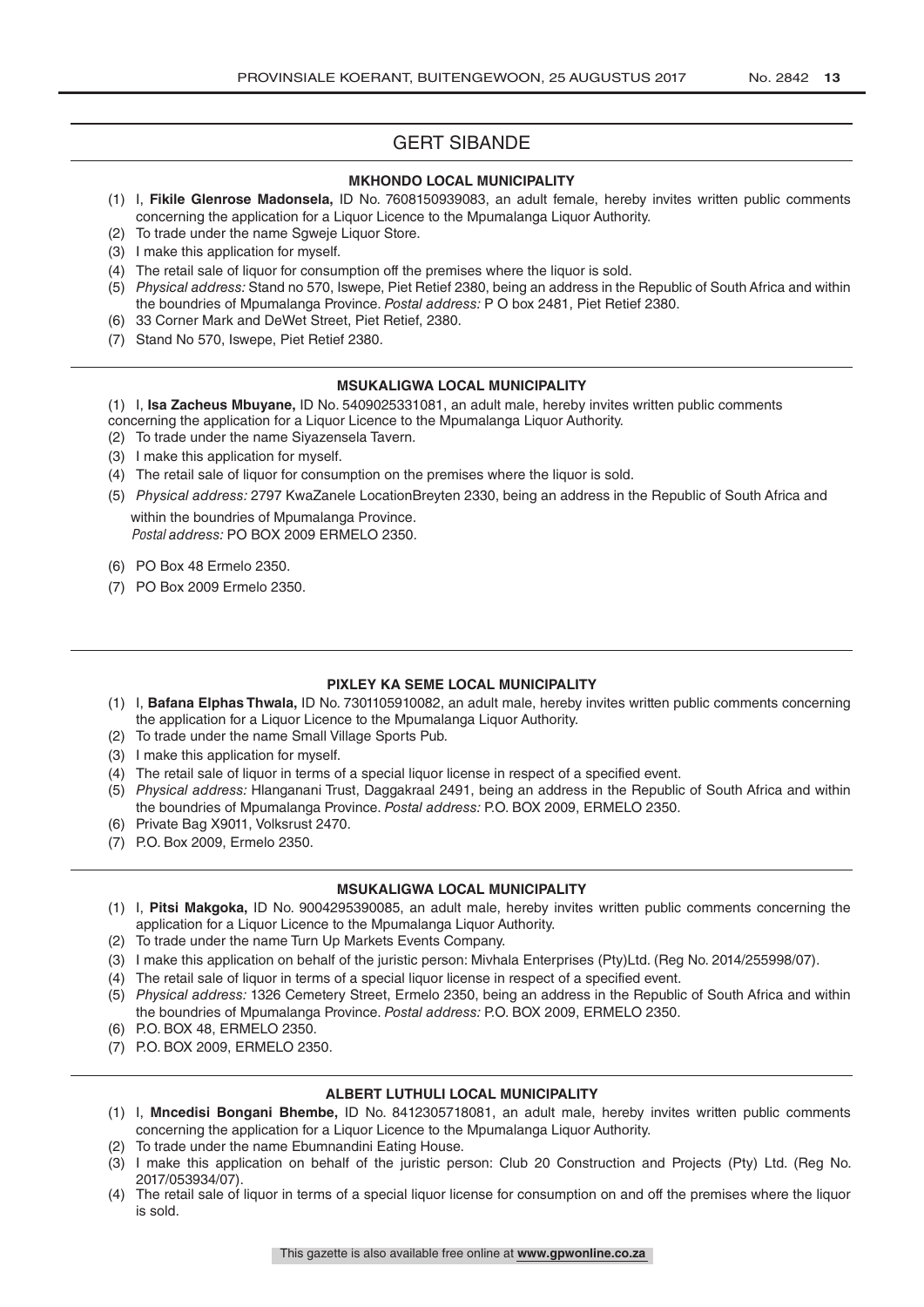- (5) *Physical address:* E208 Goba Section, Mayflower, Mpuluzi 2335, being an address in the Republic of South Africa and within the boundries of Mpumalanga Province. *Postal address:* P. O. Box 2009, Ermelo 2350.
- (6) P. O. Box 24, Carolina 1185.
- (7) P. O. Box 2009, Ermelo 2350.

#### **LEKWA LOCAL MUNICIPALITY**

- (1) I, **Thabo Kenneth Tsotetsi,** ID No. 6205185847083, an adult male, hereby invites written public comments concerning the application for a Liquor Licence to the Mpumalanga Liquor Authority.
- (2) To trade under the name Kupis liquor den.
- (3) I make this application for myself.
- (4) The retail sale of liquor for consumption off the premises where the liquor is sold.
- (5) *Physical address:* 745/2 Sydney de Lange Street Stanwest Standerton, being an address in the Republic of South Africa and within the boundries of Mpumalanga Province. *Postal address:* P.O.Box 5076 Standerton 2430.
- (6) Cnr Mbonani Mayisela Street & Beyers Naude.
- (7) P.O.Box 5076 Standerton 2430.

#### **GOVAN MBEKI LOCAL MUNICIPALITY**

- (1) I, **Christiaan Oelofse,** ID No. 580807 5013 087, an adult male, hereby invites written public comments concerning the application for a Liquor Licence to the Mpumalanga Liquor Authority.
- (2) To trade under the name Shoprite LiquorShop (Secunda 2).
- (3) I make this application on behalf of the juristic person: Shoprite Checkers (Pty) Limited. (Reg No. 1929/001817/07).
- (4) The retail sale of liquor for consumption off the premises where the liquor is sold.
- (5) *Physical address:* Shop 11, Secunda Central Mall, Heunis Street, Being Erf 5974, Secunda Extension 1, Secunda, being an address in the Republic of South Africa and within the boundries of Mpumalanga Province. *Postal address:* C/o P O Box 2177, Alberton, 1450.
- (6) Horwood Street, CBD Secunda, Secunda.
- (7) C/o P O Box 2177, Alberton, 1450 / chris@liqlaw.co.za.

#### **LEKWA LOCAL MUNICIPALITY**

- (1) I, **Thabo Kenneth Tsotetsi,** ID No. 6205185847083, an adult male, hereby invites written public comments concerning the application for a Liquor Licence to the Mpumalanga Liquor Authority.
- (2) To trade under the name Kupis liquor den.
- (3) I make this application for myself.
- (4) The retail sale of liquor for consumption off the premises where the liquor is sold.
- (5) *Physical address:* 745/2 Sydney de Lange Street Stanwest Standerton, being an address in the Republic of South Africa and within the boundries of Mpumalanga Province. *Postal address:* P.O.Box 5076, Standerton, 2430.
- (6) Cnr Mbonani Mayisela Street & Beyers Naude.
- (7) P.O.Box 5076 Standerton 2430.

## **NKANGALA**

## **THEMBISILE HANI LOCAL MUNICIPALITY**

- (1) I, **PICK N PAY RETAILERS (PTY) LTD,** ID No. 73/004739/07, hereby invites written public comments concerning the application for a Liquor Licence to the Mpumalanga Liquor Authority.
- (2) To trade under the name PICK N PAY (KWAGGA PLAZA).
- (3) I make this application on behalf of the juristic person. (Reg No. 73/004739/07).
- (4) The retail sale of liquor for consumption off the premises where the liquor is sold.
- (5) *Physical address:* NEW PICK N PAY SUPERMARKET WITH WINE SECTION TO BE SITUATED IN THE KWAGGA PLAZA SHOPPING CENTRE ON THE MOLOTO ROAD, KWAGGAFONTEIN, SITUATED ON 196 J.R. DIRSTRICT, MKABOLA, KWAGGAFONTEIN C, MPUMALANG, being an address in the Republic of South Africa and within the boundries of Mpumalanga Province. *Postal address:* PO BOX 32106, GLENSTANTIA, 0010.
- (6) STAND NUMBER 24, OPPOSITE KWAGGAFONTEIN POLICE STATION, ALONG THE R573 (MOLOTO ROAD) MPUMALANGA PROVINCE. TEL: (013) 986 9100 / PRIVATE BAG X4041, MPUMALANGA PROVINCE, 0458.
- (7) MARIUS BLOM INCORPORATED, ON BEHALF OF PICK N PAY RETAILERS (PTY) LTD, PO BOX 32106, GLENSTANTIA, 0010, PRETORIA..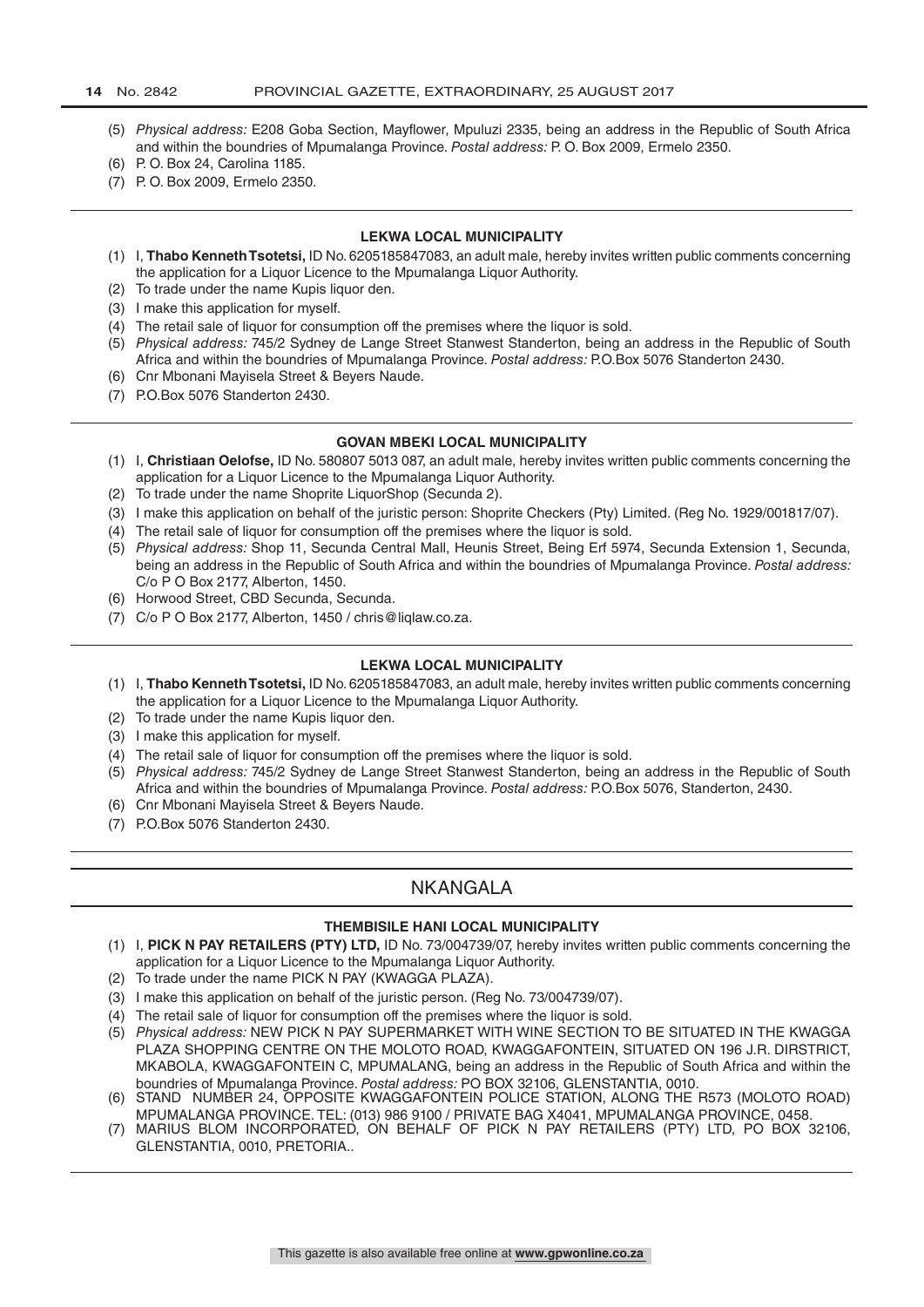## **STEVE TSHWETE LOCAL MUNICIPALITY**

- (1) I, **Godfrey Gustive Gordon,** ID No. 770506 5485 085, an adult male, hereby invites written public comments concerning the application for a Liquor Licence to the Mpumalanga Liquor Authority.
- (2) To trade under the name G3 Farm Restaurant.
- (3) I make this application for myself.
- (4) The retail sale of liquor for consumption on the premises where the liquor is sold.
- (5) *Physical address:* 32 Leeuportjie, Middelburg, 1050, being an address in the Republic of South Africa and within the boundries of Mpumalanga Province. *Postal address:* P.O Box 233, Mhluzi, 1053.
- (6) Cnr Walter Sisulu Street & Wanderers Avenue, Middelburg, 1050 P. O Box 14, Middelburg, 1050.
- (7) 32 Leeuportjie, Middelburg, 1050.

## **STEVE TSHWETE LOCAL MUNICIPALITY**

- (1) I, **LINDOKUHLE ALEXIOUS HLATSHWAYO,** ID No. 8701035713085, an adult female, hereby invites written public comments concerning the application for a Liquor Licence to the Mpumalanga Liquor Authority.
- (2) To trade under the name BOOMBIES LIFESTYLE.
- (3) I make this application for myself.
- (4) The retail sale of liquor for consumption on the premises where the liquor is sold.
- (5) *Physical address:* STAND NO. 558 HLATSHWAYO STREET KWAZAMOKUHLE 1098, being an address in the Republic of South Africa and within the boundries of Mpumalanga Province. *Postal address:* N/A.
- (6) CORNER WALTER SISULU STREET & WANDERES AVENUE MIDDELBURG 1050STAND NO. 558 HLATSHWAYO STREET KWAZAMOKUHLE 1098.
- (7) CORNER WALTER SISULU STREET & WANDERES AVENUE MIDDELBURG 1050STAND NO. 558 HLATSHWAYO STREET KWAZAMOKUHLE 1098.

## **DR JS MOROKA LOCAL MUNICIPALITY**

- (1) I, **MOHLABA MAKHOLOANE,** ID No. 8205035986089, an adult male, hereby invites written public comments concerning the application for a Liquor Licence to the Mpumalanga Liquor Authority.
- (2) To trade under the name KHOLOS PUB.
- (3) I make this application for myself.
- (4) The retail sale of liquor in terms of a special liquor license for consumption on and off the premises where the liquor is sold.
- (5) *Physical address:* STAND NO. 352 KOEDOSPOORT, 0431, being an address in the Republic of South Africa and within the boundries of Mpumalanga Province. *Postal address:* P O BOX 194, BLOCK U MABOPANE 0190.
- (6) PRIVATE BAG X 4012 SIYABUSWA 0472.
- (7) STAND NO. 194 BLOUCK U MABOPANE 10190.

## **EMALAHLENI LOCAL MUNICIPALITY**

- (1) I, **Emil Scheepers,** ID No. 5905015117083, an adult male, hereby invites written public comments concerning the application for a Liquor Licence to the Mpumalanga Liquor Authority.
- (2) To trade under the name Eagle's Nest Restaurant.
- (3) I make this application on behalf of the juristic person: Herbst, Anna Cecelia Louisa. (Reg No. 5908150093085).
- (4) The retail sale of liquor for consumption on the premises where the liquor is sold.
- (5) *Physical address:* 5 Heron Street, Kriel 2271, being an address in the Republic of South Africa and within the boundries of Mpumalanga Province. *Postal address:* c/o Emil Scheepers Attorneys, PO Box 72478, Lynnwood Ridge 0040 .
- (6) Civic Centre, 2nd Floor, President Avenue, Emalahleni 1035, P.O. Box 3, Emalahleni 1035.
- (7) Emil Scheepers Attorneys, PO Box 72478, Lynnwood Ridge 0040

(Within 30 days from Wednesday 30 August 2017) - lodgement will be done on 30 August 2017.

## **EMAKHAZENI LOCAL MUNICIPALITY**

- (1) I, **NONTOKOZO ATTALIA SHONGWE,** ID No. 8408160725088, an adult female, hereby invites written public comments concerning the application for a Liquor Licence to the Mpumalanga Liquor Authority.
- (2) To trade under the name STEAM INN RESTAURANT.
- (3) I make this application for myself.
- (4) The retail sale of liquor for consumption on the premises where the liquor is sold.
- (5) *Physical address:* 03 DE-LAAN 2 WATERVALBOVEN 1195, being an address in the Republic of South Africa and within the boundries of Mpumalanga Province. *Postal address:* P.O. BOX 300 WATERVAL BOVEN 1195.

This gazette is also available free online at **www.gpwonline.co.za**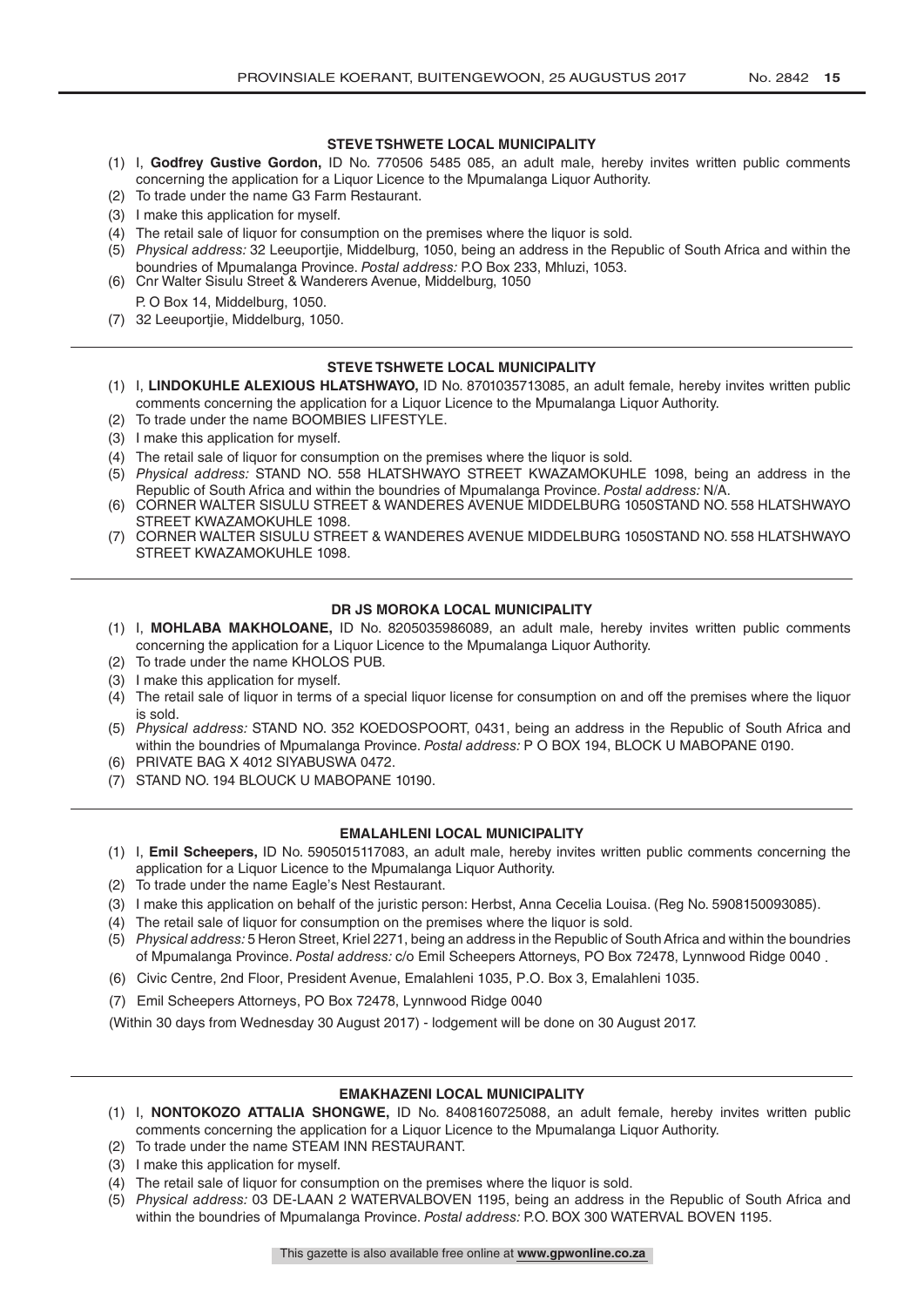- (6) 25 SCHEEPERS STREET, WATERVAL BOVEN 1195.
- (7) 25 SCHEEPERS STREET, EMAKHAZENI 1100.

#### **EMAKHAZENI LOCAL MUNICIPALITY**

- (1) I, **SIBONGILE EMMELINAH SHABANGU,** ID No. 7802160424083, an adult female, hereby invites written public comments concerning the application for a Liquor Licence to the Mpumalanga Liquor Authority.
- (2) To trade under the name EASY CORNER BAR.
- (3) I make this application for myself.
- (4) The retail sale of liquor for consumption on the premises where the liquor is sold.
- (5) *Physical address:* STAND NO., GENERAL SMUTS STREET, MACHADODORP, 1170, being an address in the Republic of South Africa and within the boundries of Mpumalanga Province. *Postal address:* P O BOX 300, WATERVAL, BOVEN, 1195.
- (6) 25 SCHEEPERS STREET, EMAKHAZENI, 1100.
- (7) 14 POPLAAR STREET, WATERVALBOVEN, 1195.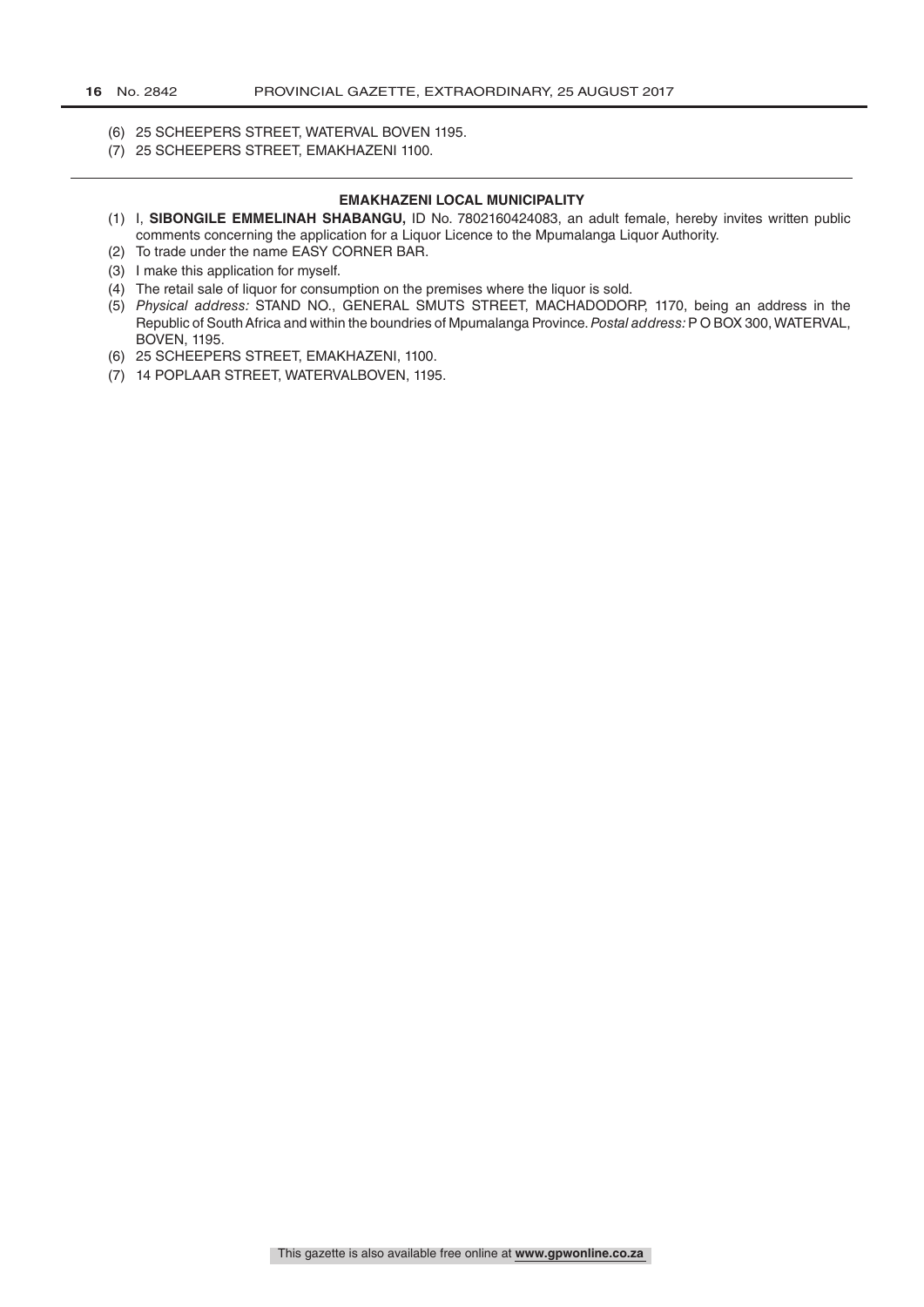#### **Form 10**

# General Notice

## **NOTICE 89 OF 2017**

#### **MPUMALANGA LIQUOR LICENSING ACT, 2006 (Act No. 5 of 2006)**

#### **Notice of applications for transfer of liquor licences in terms of section 43**

Notice is hereby given that the applicants specified in the Schedule hereto have given notice of their intention to lodge applications for the transfer of existing liquor licences to the Secretary, Regional Liquor Licensing Offices in respect of premises situated in the local committee area indicated in the Schedule.

Comments should be made in writing and be addressed to the municipality concerned and a copy to the applicant, to reach the said addresses within thirty (30) days of this publication.

Invitation for public comments in respect of a Liquor Licence in terms of section 43 of the Mpumalanga Liquor Licensing Act, 2006.

#### **SCHEDULE**

The undermentioned figures used in brackets in the Schedule, have the following meanings:

- (1) = Full name of applicant, ID Number of Applicant.
- (2) = Existing liquor licence number to be transfered.
- $(3)$  = Intended trading name.
- (4) = Notice given on behalf of: self *or* other juristic person/s.
- $(5)$  = Type of licence applied for.
- $(6)$  = Full address and location of the premises
- $(7)$  = Municipality address where comments must be submitted
- $(8)$  = Applicant address where comments must be submitted

## EHLANZENI

#### **THABA CHWEU LOCAL MUNICIPALITY**

- (1) I, **JOHANNES FRANS VAN AARDT,** ID No. 7704235070083, an adult male, hereby invites written public comments concerning the application for transfer of an existing Liquor Licence to the Mpumalanga Liquor Authority.
- (2) Liquor Licence Number MPU/030010.
- (3) Trading under the name JOCKS COUNTRY LIQUOR STORE.
- (4) I make this application on behalf of the juristic person: JOCKS COUNTRY LIQUOR STORE (PTY) LTD. (Reg No. 2017/276012/07).
- (5) The retail sale of liquor for consumption off the premises where the liquor is sold.
- (6) *Physical address:* ERF 3352, LYDENBURG, (also known as Jock's Country Stalls,) VILJOEN STREET, LYDENBURG., being an address in the Republic of South Africa and within the boundries of Mpumalanga Province. *Postal address:* PO BOX 445, LYDENBURG, 1120.
- (7) PO BOX 61, LYDENBURG, 1120.
- (8) PO BOX 445, LYDENBURG, 1120.

- (1) I, **MAARTEN JACOBUS VENTER,** ID No. 7008105048082, an adult male, hereby invites written public comments concerning the application for transfer of an existing Liquor Licence to the Mpumalanga Liquor Authority.
- (2) Liquor Licence Number MPU/028243.
- (3) Trading under the name Shepard Boutique Hotel.
- (4) I make this application on behalf of the juristic person: Sheppard Manor (PTY) Ltd. (Reg No. 2016/316109/07).
- (5) The retail sale of liquor for consumption on the premises where the liquor is sold.
- (6) *Physical address:* Erf 4205, No. 23 Sheppard Street, Nelspruit Ext. 2, Mbombela Local Municipality, 1200, being an address in the Republic of South Africa and within the boundries of Mpumalanga Province. *Postal address:* P. O. BOX 3466, DALVIEW, 1544.
- (7) Mbombela Local Municipality Civic Centre No. 8 Van Niekerk Street, Mbombela (Nelspruit) Local Municipality, 1200 Tel: (013) 759 2000 Or (013) 759 – 2198/80, 1200 Tel: - 013 759 2000.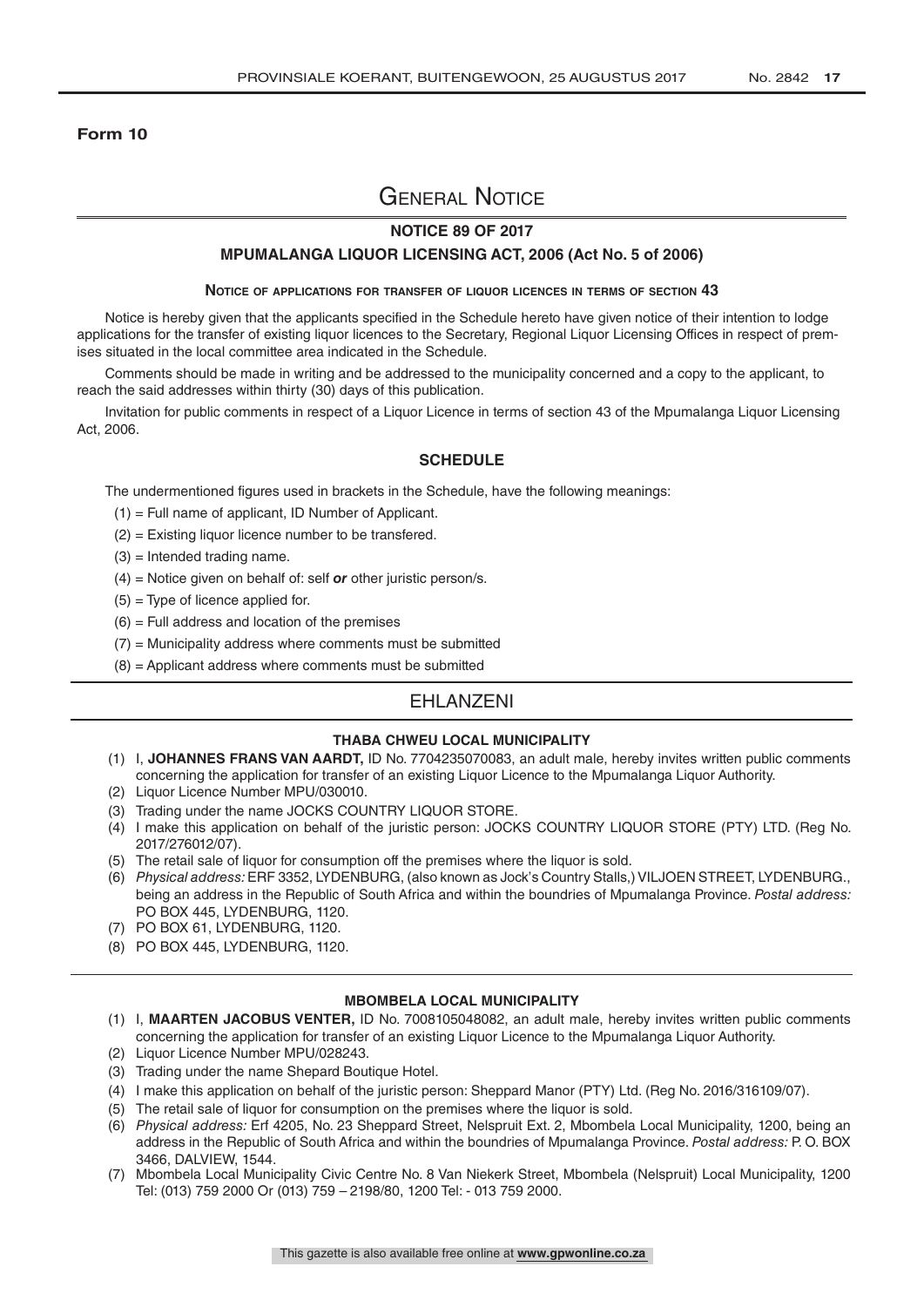- (8) P O Box 3466, DALVIEW, 1544 or
- 27 Witstinkhout Street, Sonneveld Estate, Brakpan, 1541.

#### **MBOMBELA LOCAL MUNICIPALITY**

- (1) I, **Joao Manuel Jardim,** ID No. 7005155133087, an adult male, hereby invites written public comments concerning the application for transfer of an existing Liquor Licence to the Mpumalanga Liquor Authority.
- (2) Liquor Licence Number MPU / 023565.
- (3) Trading under the name Liquor City Nelspruit Crossing.
- (4) I make this application on behalf of the juristic person: Nelspruit Crossing Liquor Suppliers CC. (Reg No. 2003/040924/23).
- (5) The retail sale of liquor for consumption off the premises where the liquor is sold.
- (6) *Physical address:* Shop 11 Nelspruit Crossing Shopping Centre, Cnr N4 and General Dan Pienaar Street, Nelspruit, Portion 6 of Erf 65 Nelspruit, being an address in the Republic of South Africa and within the boundries of Mpumalanga Province. *Postal address:* P.O. Box 700, Boksburg, 1460.
- (7) Civic Centre, 1 Nel Street, Mbombela, 1200.
- (8) P.O. Box 11230, Queenswood, 0121 and/or paula@dynamicliq.co.za.

## GERT SIBANDE

#### **GOVAN MBEKI LOCAL MUNICIPALITY**

- (1) I, **William Francoise Nel,** ID No. 7006155212087, an adult male, hereby invites written public comments concerning the application for transfer of an existing Liquor Licence to the Mpumalanga Liquor Authority.
- (2) Liquor Licence Number MPU/022010.
- (3) Trading under the name Overland Liquors.
- (4) I make this application on behalf of the juristic person: Founand Trading 50 CC. (Reg No. 2003/055920/23).
- (5) The retail sale of liquor for consumption off the premises where the liquor is sold.
- (6) *Physical address:* Shop 7A, Park Centre, Vaalrivier Street, Being Erf 4292, Secunda Extension 9, Kosmosrand, Secunda, being an address in the Republic of South Africa and within the boundries of Mpumalanga Province. *Postal address:* C/o PO Box 2177, Alberton, 1450.
- (7) Horwood Street, CBD Secunda, Secunda, 2302.
- (8) P O Box 2177, Alberton, 1450.

#### **ALBERT LUTHULI LOCAL MUNICIPALITY**

- (1) I, **Denzil Paul Sophie,** ID No. 660114 5103 080, an adult male, hereby invites written public comments concerning the application for transfer of an existing Liquor Licence to the Mpumalanga Liquor Authority.
- (2) Liquor Licence Number MLA / 000357.
- (3) Trading under the name Elukwatini Tops.
- (4) I make this application on behalf of the juristic person: Denlin Investments Group (Pty) Ltd.
- (5) The retail sale of liquor for consumption off the premises where the liquor is sold.
- (6) *Physical address:* Unit 18 Crossing Centre, Main Road, Stand 84 Elukwatini, being an address in the Republic of South Africa and within the boundries of Mpumalanga Province. *Postal address:* P.O. Box 851, White River, 1240.
- (7) 28 Kerk Street, Carolina, 1185.
- (8) P.O. Box 11230, Queenswood, 0121 and/or paula@dynamicliq.co.za.

#### **GOVAN MBEKI LOCAL MUNICIPALITY**

- (1) I, **William Francoise Nel,** ID No. 7006155212087, an adult male, hereby invites written public comments concerning the application for transfer of an existing Liquor Licence to the Mpumalanga Liquor Authority.
- (2) Liquor Licence Number MPU/020480.
- (3) Trading under the name Captain's Corner Liquor Store.
- (4) I make this application for myself.
- (5) The retail sale of liquor for consumption off the premises where the liquor is sold.
- (6) *Physical address:* Shop 7, Ridge Plaza Centre, Protea Street, Secunda, being an address in the Republic of South Africa and within the boundries of Mpumalanga Province. *Postal address:* C/o PO Box 2177, Alberton, 1450.
- (7) Horwood Street, CBD Secunda, Secunda, 2302.
- (8) P O Box 2177, Alberton, 1450.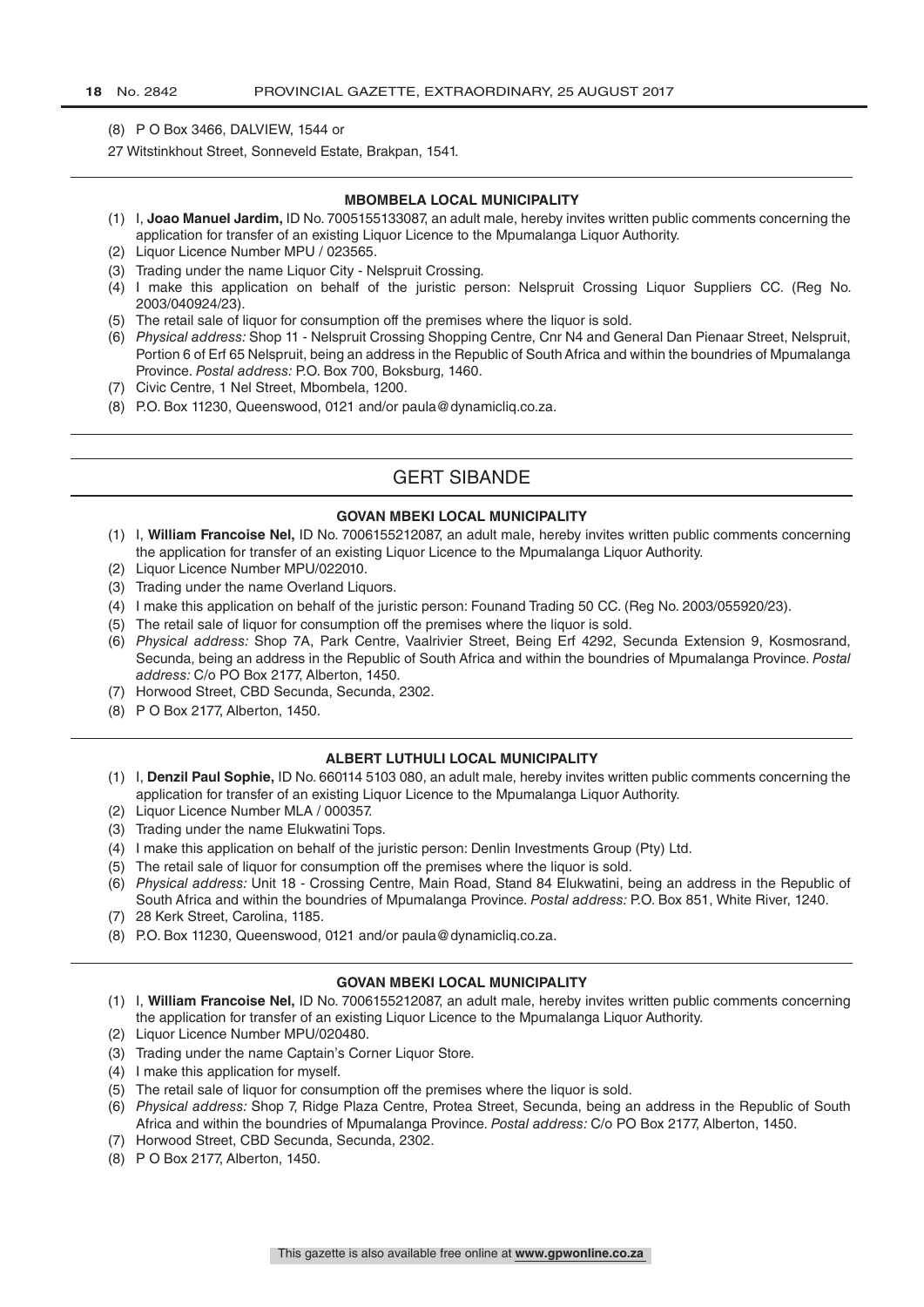## NKANGALA

#### **STEVE TSHWETE LOCAL MUNICIPALITY**

- (1) I, **Bevan Ulysses Shokkos,** ID No. ID. 85053050864, an adult male, hereby invites written public comments concerning the application for transfer of an existing Liquor Licence to the Mpumalanga Liquor Authority.
- (2) Liquor Licence Number DTI/003774.
- (3) Trading under the name LIQUOR LEGENDS (MIDDELBURG).
- (4) I make this application on behalf of the juristic person: SUPERMAN LIQUORS CC.. (Reg No. 2008/099928/23).
- (5) The retail sale of liquor for consumption on the premises where the liquor is sold.
- (6) *Physical address:* No. 179 Cowen Ntuli Street (Jan Van Riebeeck), Cnr. Coetzee Street in the magisterial district of Middelburg, being an address in the Republic of South Africa and within the boundries of Mpumalanga Province. *Postal address:* P. O. Box 3466, DALVIEW, 1544..
- (7) The Steve Tshwete Local Municipality (previously Middelburg Local Municipality, Cnr Walter Sisulu Street & Wanderers Avenue, Middelburg 1055. Tel: 013 249 7000. Fax: 013 243 2550.
- (8) P. O. Box 3466, DALVIEW, 1544..

#### **STEVE TSHWETE LOCAL MUNICIPALITY**

- (1) I, **Michael Vusi Sindane,** ID No. 830427 5332 086, an adult male, hereby invites written public comments concerning the application for transfer of an existing Liquor Licence to the Mpumalanga Liquor Authority.
- (2) Liquor Licence Number MLA/000214.
- (3) Trading under the name Junxion Pub.
- (4) I make this application for myself.
- (5) The retail sale of liquor in terms of a special liquor license for consumption on and off the premises where the liquor is sold.
- (6) *Physical address:* Stand Number 8102/1 Mandela Ave, Mhluzi Ext. 5, Middelburg, 1053, being an address in the Republic of South Africa and within the boundries of Mpumalanga Province. *Postal address:* 8102 Mandela Ave, Mhluzi Ext. 5, Middelburg, 1053.
- (7) Cnr Walter Sisulu Street & Wanderers Avenue, Middelburg, 1050; P.O Box 14, Middelburg, 1050.
- (8) 8102 Mandela Ave, Mhluzi Ext. 5, Middelburg, 1053.

## **STEVE TSHWETE LOCAL MUNICIPALITY**

- (1) I, **MPHO VICTOR LEGODI,** ID No. 7808095282082, an adult male, hereby invites written public comments concerning the application for transfer of an existing Liquor Licence to the Mpumalanga Liquor Authority.
- (2) Liquor Licence Number MPU/029188.
- (3) Trading under the name ZENZELE RESTAURANT.
- (4) I make this application for myself.
- (5) The retail sale of liquor for consumption on the premises where the liquor is sold.
- (6) *Physical address:* 315 Mthombeni Street, Mathailene, Mhluzi, Middelburg, 1053, being an address in the Republic of South Africa and within the boundries of Mpumalanga Province. *Postal address:* P O Box 1981, Middelburg, 1050.
- (7) Cnr Walter Sisulu and Wanderers Avenue, Middelburg, 1050.
- (8) 315 Mthombeni Street, Mathailene, Mhluzi, Middelburg, 1053.

## **THEMBISILE HANI LOCAL MUNICIPALITY**

- (1) I, **SIPHO FRANS MAKGALEMELE,** ID No. 8009045781088, an adult male, hereby invites written public comments concerning the application for transfer of an existing Liquor Licence to the Mpumalanga Liquor Authority.
- (2) Liquor Licence Number MPU-026841.
- (3) Trading under the name MARVELOUS PALACE TAVERN.
- (4) I make this application for myself.
- (5) The retail sale of liquor for consumption on the premises where the liquor is sold.
- (6) *Physical address:* STAND No. 5 SUNCITY 'C', KWAMHLANGA 1022, being an address in the Republic of South Africa and within the boundries of Mpumalanga Province. *Postal address:* No137 SUNCITY 'C', KWAMHLANGA, 1022.
- (7) STAND NO. 24, KWAGGAFONTIEN, NEXT TO POLICE STATION, R573 MOLOTO ROAD, EMPUMALANGA,0458.
- (8) 137 SUNCITY 'C', KWAMHLANGA, 1022.